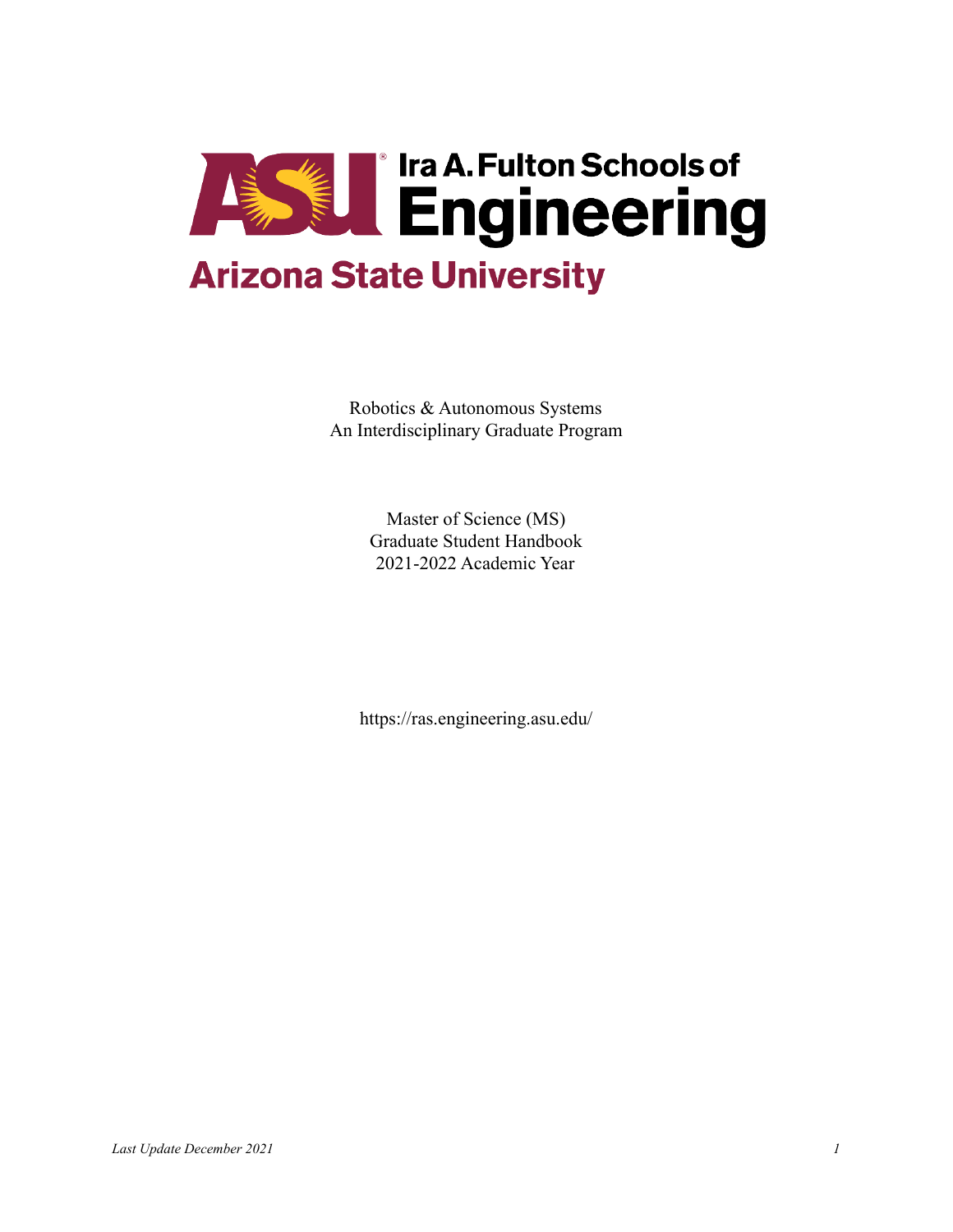# **Contents**

| <b>Program Overview</b>                                                                        | $\mathbf{3}$ |
|------------------------------------------------------------------------------------------------|--------------|
| Mechanical & Aerospace Engineering                                                             | 3            |
| <b>Systems Engineering</b>                                                                     | 3            |
| <b>Electrical Engineering</b>                                                                  | 4            |
| Artificial Intelligence                                                                        | 4            |
| <b>Biomedical Engineering</b>                                                                  | 5            |
| <b>Program Admission Information</b>                                                           | 5            |
| Eligibility and GPA Requirements                                                               | 5            |
| <b>Application Deadlines</b>                                                                   | 5            |
| <b>Application Requirements</b>                                                                | 6            |
| 4+1 Degree Program                                                                             | $\tau$       |
| Recommended Academic Preparation                                                               | 8            |
| <b>Program Requirements</b>                                                                    | 9            |
| Core courses (6 credits)                                                                       | 9            |
| Concentration courses                                                                          | 10           |
| Electives (6 to 18 credit hours)                                                               | 11           |
| Culminating Events (0 to 6 credit hours)                                                       | 12           |
| Culminating event descriptions and requirements                                                | 12           |
| <b>Curricular Practical Training (CPT) and Optional Practical Training (OPT)</b>               | 15           |
| <b>Program and University Procedures and Policies</b>                                          | 17           |
| Student Code of Conduct and Academic Integrity                                                 | 17           |
| Research Standards for Publication of Thesis                                                   | 18           |
| Satisfactory Progress, Academic Probation, Progress Probation, and Removal from the<br>Program | 18           |
| Continuous Enrollment and Leave of Absence Policies                                            | 20           |
| Financial Assistance Policies and Procedures                                                   | 21           |
| <b>Program and University Resources</b>                                                        | 22           |
| Diversity, Inclusion, and Land Use Statement                                                   | 22           |
| Title IX                                                                                       | 23           |
| <b>Conduct and Conflict Resolution</b>                                                         | 23           |
| <b>Archived Editions of This Handbook</b>                                                      | 25           |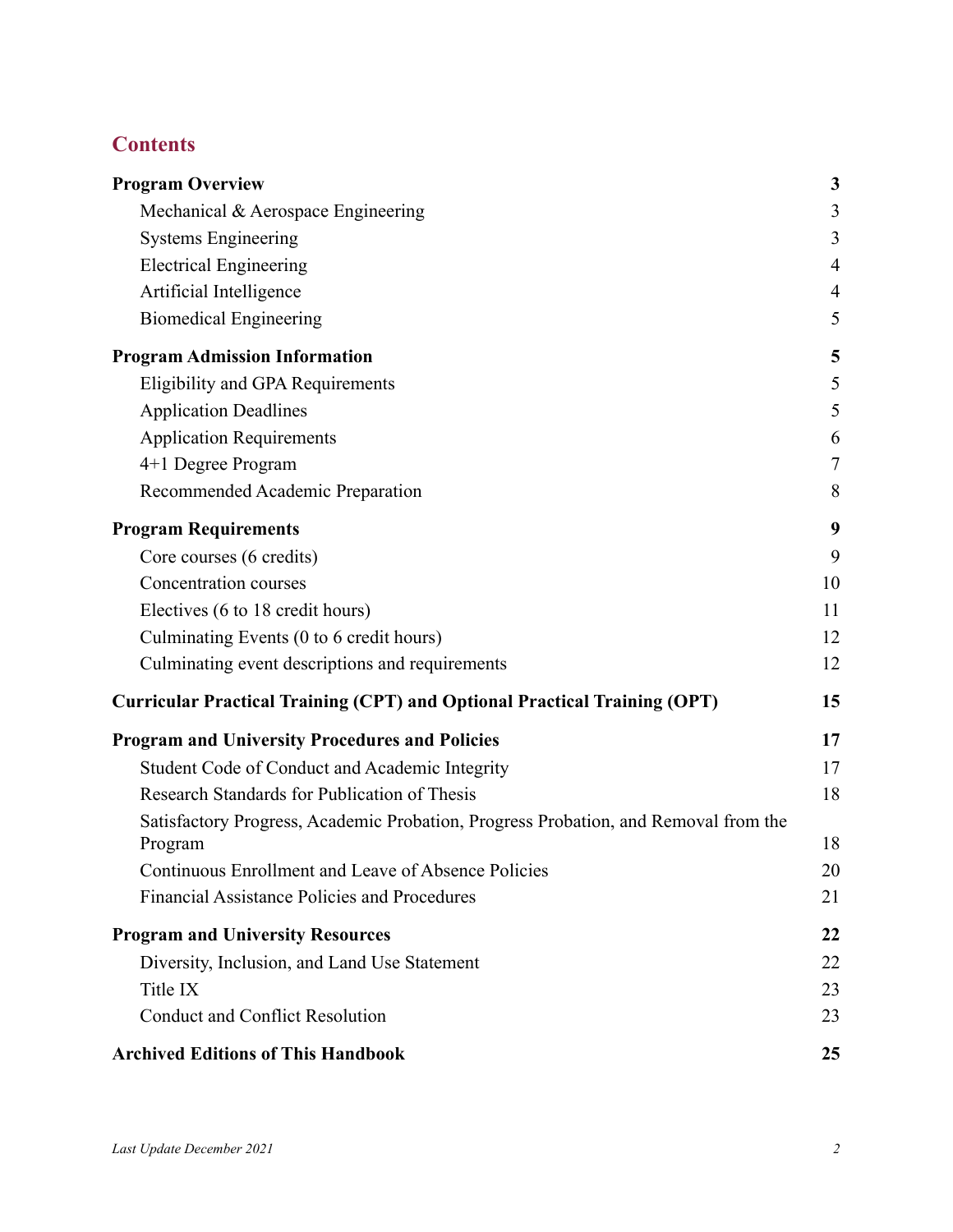# <span id="page-2-0"></span>**Program Overview**

Robotics and autonomous systems are interdisciplinary technologies that impact manufacturing, transportation, aerospace, defense, healthcare, etc. The ASU Robotics Faculty Group includes faculty from several engineering disciplines, and a large number of graduate robotics-related engineering courses are already being offered at both the Tempe and Polytechnic campuses. Autonomous systems and robotics are related and extend the field of "traditional" robotics to emerging fields such as collective behavior, autonomous vehicles, advanced sensing technologies, etc. This interdisciplinary MS degree brings together students from various engineering backgrounds and allows them to take advantage of the broad variety of available courses and faculty.

The Master of Science (MS) in Robotics and Autonomous Systems has five concentrations, and applicants are required to select one concentration at the time of application.

#### <span id="page-2-1"></span>Mechanical & Aerospace Engineering

This concentration is offered by the School of Engineering of Matter, Transport, and Energy at the Tempe campus. It is appropriate for students who wish to emphasize applications in mechanical or aerospace engineering and provides students with the necessary background and skills for a broad range of applications of robotics and autonomous systems. Students will get a solid theoretical and practical background in a variety of topics that include theory, design, and implementation of control systems, kinematics, and dynamics of rigid and non-rigid (flexible, soft) robotic systems, design, and bio-inspiration in controller design and hardware, swarm robotics, as well as embedded systems programming. Most importantly, students in this concentration will be exposed to state-of-the-art and emerging theories and implementations related to human-robot interaction, robotics, and automation in healthcare, manufacturing, automotive controls, as well as a plethora of everyday life applications of robotics and autonomous systems. This concentration prepares engineers for doctoral study or industrial positions that specialize in research, project management, and product innovation related to robotics and autonomous systems. Modern robotics and autonomous systems laboratory facilities are available to support research investigations. Portfolio (non-thesis), Applied Project, and thesis options are available. Students are required to take two core courses (MAE 501, MAE 547), two courses from the concentrations (MAE  $506 + 1$ ), and up to six electives, with at least two electives selected from outside the concentration.

| Phone: (480) 965-2335    | PO Box 876106        |
|--------------------------|----------------------|
| Email: SEMTEGrad@asu.edu | Tempe, AZ 85287-6106 |

#### <span id="page-2-2"></span>Systems Engineering

This concentration is offered by The Polytechnic School at the Polytechnic campus, in Mesa, AZ. It is appropriate for students who wish to emphasize applications in systems engineering. The systems concentration will prepare students to identify, model, analyze, interpret, optimize, and manage the multidimensional interactions of the ever-increasing complexity of modern mechatronic and robotic problems. Subject areas include mechatronics, controls, foldable robotics, soft robotics, medical robotics, design, additive manufacturing, and industrial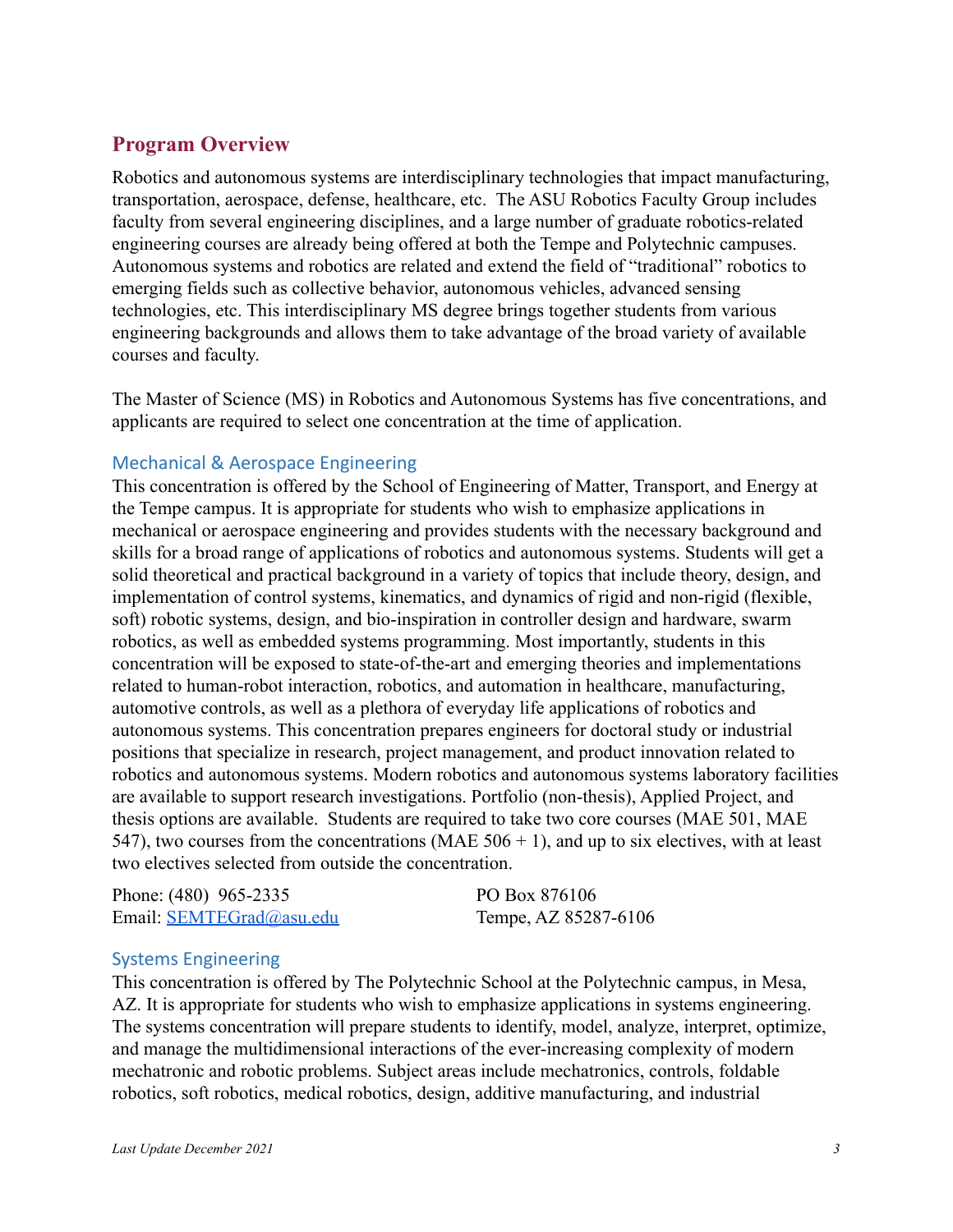automation. Engineering students that complete the systems concentration will be well prepared for doctoral study or industrial positions related to robotics and autonomous systems as they will possess the necessary expertise to advance systems integration of key industry and government sectors, and to contribute to the body of knowledge on interdisciplinary methods, techniques, and strategies for designing and managing complex robotic systems.

Portfolio (non-thesis), applied project, and thesis options are available. Students are required to take two core courses (MAE 501, MAE 547), two courses from the concentrations (EGR 550 + 1), and up to six electives, with at least two electives selected from outside the concentration.

| Phone: (480) 727-4723               | 6049 S. Backus Mall |
|-------------------------------------|---------------------|
| Email: $\text{polygrad}(a)$ asu.edu | Mesa, AZ 85212      |

#### <span id="page-3-0"></span>Electrical Engineering

This concentration is offered by the School of Electrical, Computer, and Energy Engineering at the Tempe campus. It is appropriate for students who wish to emphasize applications in electrical engineering. Students will get a solid theoretical and practical background in a variety of topics that include theory, design, and implementation of control systems, signal processing, real-time and embedded systems, computer vision, and machine learning. Students in this concentration will be exposed to state-of-the-art and emerging theories and implementations related to sensing, data processing, adaptive control, automated mobility, autonomous systems, human-machine interaction, robotic applications in various domains including but not limited to public safety, manufacturing, healthcare, automotive, and assistive technologies. This concentration prepares engineers for doctoral study or industrial positions that specialize in research, project management, and product innovation related to robotics and autonomous systems. Modern robotics and autonomous systems laboratory facilities are available to support research investigations. Comprehensive exam (non-thesis) and thesis options are available. Students are required to take two core courses and up to six electives, with at least two electives selected from outside the concentration. Students are required to take two core courses (MAE 501, MAE 547), two courses from the concentration (EEE 582 Linear System Theory and EEE 588 Design of Multivariable Control Systems), and up to six electives, with at least two electives selected from outside the concentration.

Phone: (480) 965-3424 Email: [eceegrad@asu.edu](mailto:eceegrad@asu.edu) PO Box 875706 Tempe, AZ 85287-5706

#### <span id="page-3-1"></span>Artificial Intelligence

This concentration is offered by the School of Computing and Augmented Intelligence at the Tempe campus. It is appropriate for students who wish to emphasize applications in artificial intelligence/computer science. Students will get a solid theoretical and practical background in a variety of topics that facilitate the study of "[intelligent](https://en.wikipedia.org/wiki/Intelligent_agent) agents" that is any robotic system that perceives its environment and takes actions that maximize its chance of successfully achieving its goals. Thus, students in this concentration will be exposed to the frontiers of the general topics in AI, including statistical machine learning, computer vision, natural language processing, knowledge retrieval and reasoning, and formal methods of planning. When compared to the other concentrations, the AI concentration focuses more on the algorithmic aspects of robotics. This concentration prepares engineers for doctoral study or industrial positions that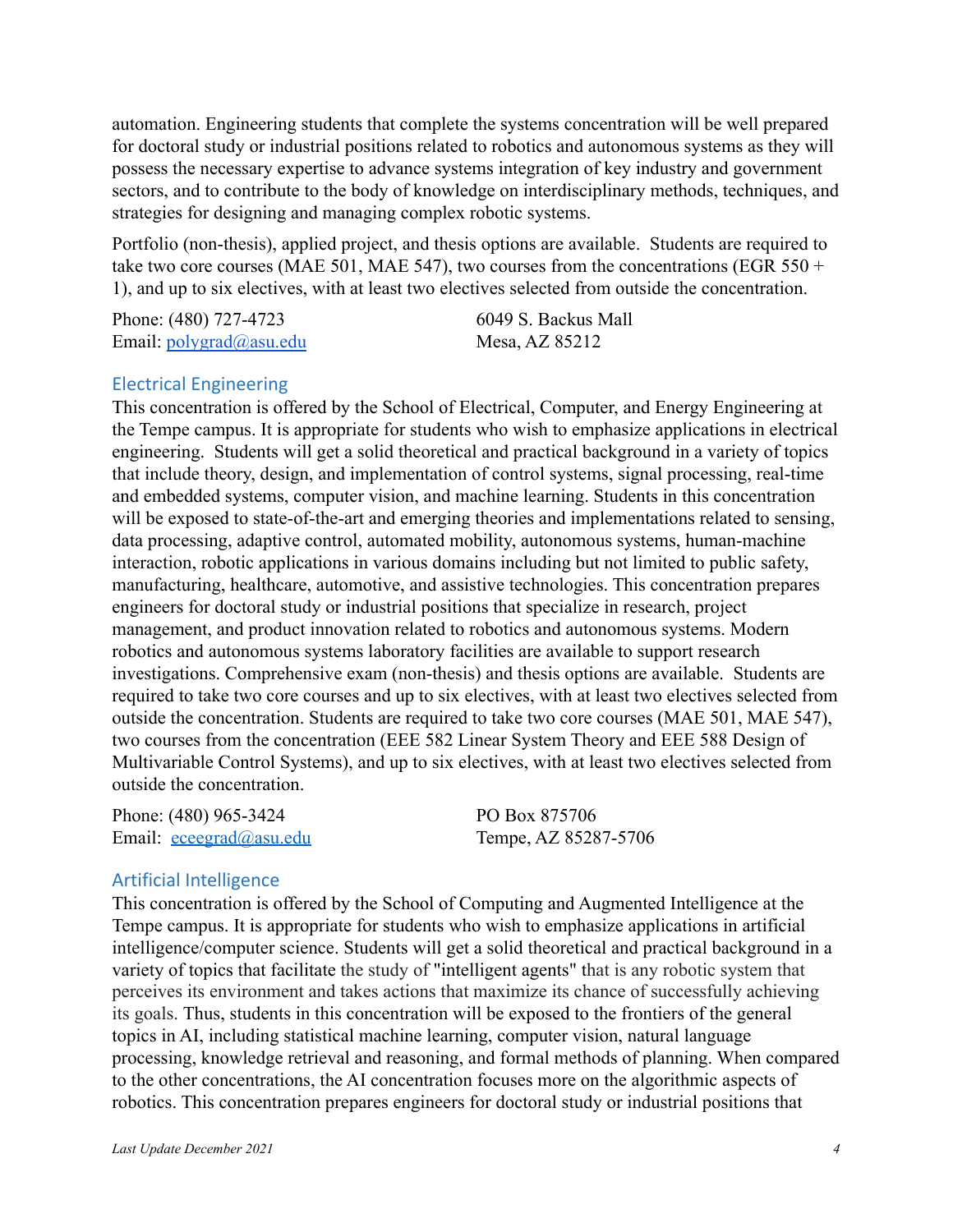specialize in research, development, project management, and product innovation related to autonomous intelligent systems. Modern robotics and autonomous systems laboratory facilities and state-of-the-art computing resources are available to support research investigations. Portfolio (non-thesis), and thesis options are available. Students are required to take two core courses (MAE 501, MAE 547), four courses from the concentration (CSE 571 + three classes), and up to four electives, with at least two electives selected from outside the concentration.

Phone: (480) 965-3199 Email: [cidse.advising@asu.edu](mailto:cidse.advising@asu.edu) PO Box 878809 Tempe, AZ 85287-8809

#### <span id="page-4-0"></span>Biomedical Engineering

This concentration is offered by the School of Biological and Health Systems Engineering at the Tempe Campus. It is appropriate for students who wish to emphasize applications in biomedical engineering. The biomedical engineering concentration will enable students to focus their education in the growing field of medical robotics, while at the same time allowing them to take a broad array of interdisciplinary courses and to interact with faculty in a variety of programs within the Fulton Schools of Engineering. This is an advanced degree, emphasizing competency in the rapidly growing fields of robotics and autonomous systems, with applications in biomedical engineering and medicine. Biomedical engineers work at the interface of technology and medicine on challenges that are critical to the advancement of health and scientific discovery. Applied project (non-thesis) and thesis options are available. Students are required to take two core courses (MAE 501, MAE 547), two courses from the concentration (BME 564 + one class), four or five elective courses (with two of them being from the other concentration's course lists), and three to six credits for the culminating experience (depending on if the student is completing an applied project or thesis).

Phone: (480) 965-3028 (option 1) Email: [sbhse@asu.edu](mailto:sbhse@asu.edu)

PO Box 879709 Tempe, AZ 85287-9709

### <span id="page-4-1"></span>**Program Admission Information**

An applicant must fulfill the requirements of both the ASU Graduate College and the Ira A. Fulton Schools of Engineering.

#### <span id="page-4-2"></span>Eligibility and GPA Requirements

An applicant must have a minimum of a bachelor's degree (or equivalent) or master's degree from a regionally accredited college or university in a related field such as engineering, physics, or mathematics. A minimum of a 3.0 cumulative GPA (scale is  $4.0 = "A"$ ) in the last 60 hours of a student's bachelor's degree program is required.

#### <span id="page-4-3"></span>Application Deadlines

Students can apply for and be admitted in either the spring or fall semesters. The priority deadline for fall semester admission is December 31, and the priority deadline for spring semester admission is August 15. To receive full consideration, submit all required documents by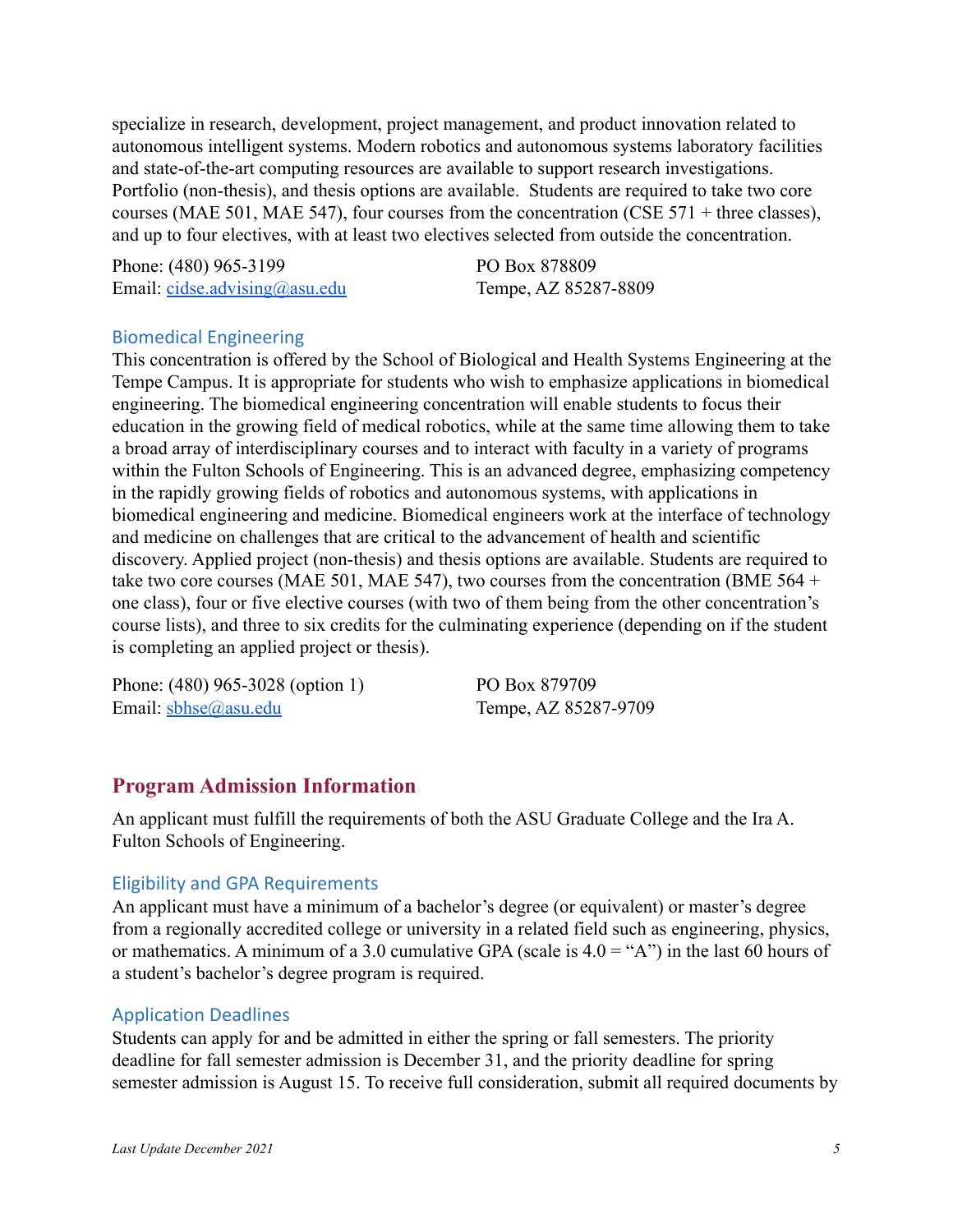the deadline. International students must apply by April 15 for the fall semester and October 1 for the spring semester to ensure visa documents may be processed on-time.

### <span id="page-5-0"></span>Application Requirements

Applicants are required to submit:

- **Graduate admission application** at <https://webapp4.asu.edu/dgsadmissions/Index.jsp> and pay the application fee
- **● Official transcripts**
- **Letter of intent/written statement**: The statement should explain professional goals and reasons for desiring to enroll in the M.S. program. A student interested in pursuing a thesis option should describe any research experience, indicate personal research interests, and identify two or three ASU RAS faculty with matching research interests.
- Professional resumé or curriculum vitae
- **GRE scores**
	- o The GRE is waived for all students with a bachelor's degree from an ABET Accredited US Institution. If you meet those criteria, please contact the advising office for the concentration that you have applied to (contact information found [here\)](https://ras.engineering.asu.edu/contact/) after you have applied to the program in order to have the GRE waived
	- o The GRE is required for any applicant who has **not** earned a bachelor's degree from an ABET Accredited US Institution. GRE scores must be sent in order for your application to be reviewed.
	- o The program does not require specific subject GRE scores. The ASU institution code is 4007, and there is no department code (use 0000 if required).
- **● Proof of English proficiency**
	- o The University requires all international applicants from a country whose native language is not English to provide the Test of English as a Foreign Language (TOEFL), the International English Language Testing System (IELTS), or the Pearson scores.
	- o This program requires a minimum score of 575 (paper-based) or 90 (internet-based) TOEFL, 7 IELTS, or 65 Pearson as expectations for admission.
	- o Applications are not processed until the university receives official scores, which are valid for two years from the start date of the degree program.
	- o Please address all TOEFL questions to Graduate Admissions. The ASU institution code is 4007 if department code is required use 0000.
	- o If a student has completed coursework in the US, they can contact Graduate Admission to see if they qualify for a waiver.
	- o Global Launch at ASU offers an online alternative to standardized testing for international students who are seeking admission to ASU but need proof of English proficiency. <https://learnenglish.asu.edu/online/admission>
- **Notice of Admission:** The unit submits its recommendation of admission to the Office of Graduate Admissions and the Office of Graduate Admissions sends the final admission decision to the applicant in writing. Students may check the application status on My ASU (my.asu.edu).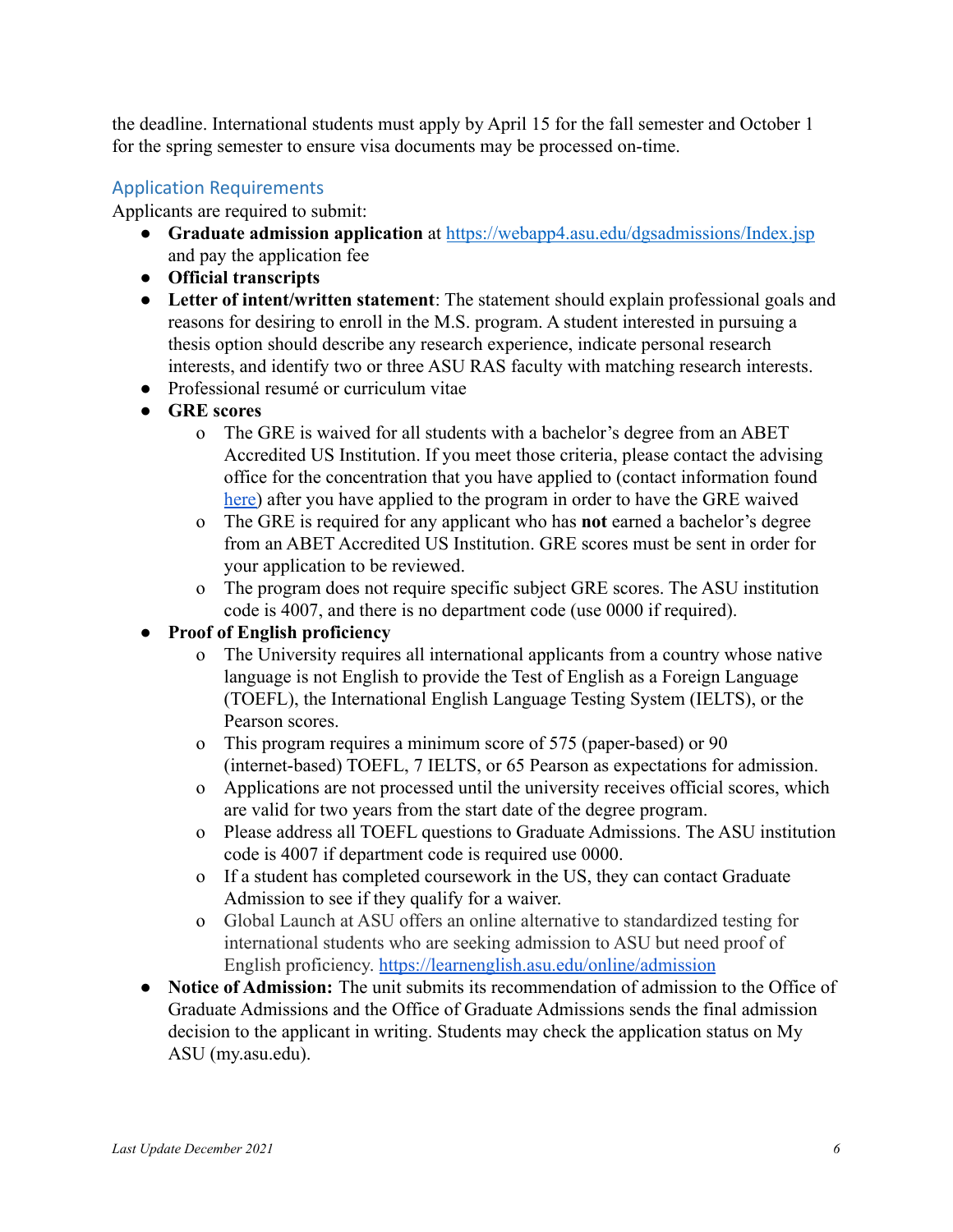### <span id="page-6-0"></span>4+1 Degree Program

Select eligible students might be able to participate in the accelerated bachelor's/master's program within their school. Below is information on each of the concentrations, admission requirements, and program requirements.

- **● Artificial Intelligence Concentration (AI):** Students pursuing a bachelor's degree in one of the following programs can apply to the MS in RAS – Artificial Intelligence Program:
	- o Computer Science
	- o Software Engineering
	- o Computer Systems Engineering
	- o Informatics
- **● Electrical Engineering Concentration (EE):** Students pursuing a bachelor's degree in one of the following programs can apply to the MS in RAS- Electrical Engineering Program
	- o Electrical Engineering
	- o Electrical Engineering (Electric Power and Energy Systems)
- **Mechanical and Aerospace Engineering Concentration (MAE):** Students pursuing a bachelor's degree in one of the following programs can apply to the MS in RAS-Mechanical and Aerospace Engineering Program
	- o Mechanical Engineering (excluding concentrations: Energy and Environment and Computational Mechanics)
	- o Aerospace Engineering (Aeronautics, AVS GNC, and Astronautics)
- **● Systems Engineering Concentration (SE):** Students pursuing a bachelor's degree in one of the following programs can apply to the MS in RAS- Systems Engineering Program
	- o Automotive Systems,
	- o Electrical Systems,
	- o Mechanical Engineering Systems,
	- o Robotics
	- o Manufacturing Engineering
- **● GPA Requirement:** Students must have a 3.25 ASU GPA in their undergraduate program. Students must also have 75 credits completed before applying to the program. At this time, the Biomedical Engineering concentration does not have a 4+1 option.
- **● Application requirements:**
	- **o** Graduate Admission Application
	- **o** Proof of English Proficiency, if required
	- **o** Personal Statement
	- **o** Resume
	- **o** 4+1 Application
- **● Degree Requirements:** Students in the accelerated degree program must meet all degree requirements of the bachelor's and master's programs
	- **o** No more than 12 graduate credits may be brought over to the graduate program (This includes shared credits.):
		- **▪** RAS-AI: 9 credit hours may be shared. In total upto 12 graduate credit hours may be brought over to the graduate program.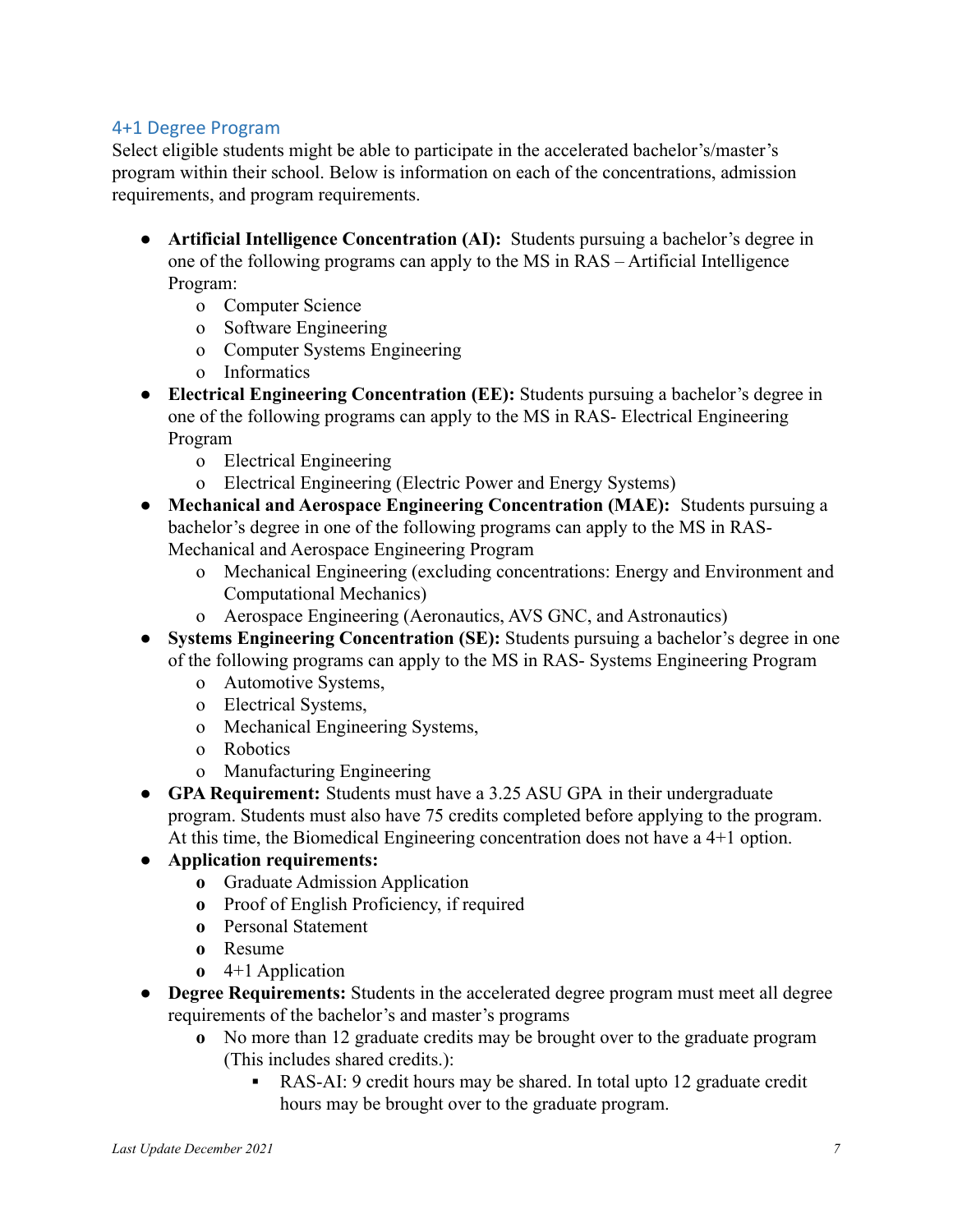- **▪** RAS-EE: no more than 3 classes (9-12 credits) can be shared between both programs. If 9 credits are shared, an additional 3 credits can be reserved for use in the master's program.
- **▪** RAS-MAE: no more than 9 credits can be shared between both programs and no more than 3 credits can be reserved for use in the master's program.
- **▪** RAS-SE: no more than 3 classes (9 credits) can be shared between both programs and 3 credits can be reserved for use in the master's program.
- **o** 400-level courses are not allowed
- o Graduate research credits cannot be completed during your undergraduate program.
- **Satisfactory Progress as a Graduate Student:** All 4+1 students must maintain a GPA of 3.0 or higher (Cumulative, Graduate and IPOS). If a student falls below a 3.0 GPA, they are placed on probation and provided the timeframe in which the GPA must be raised to the satisfactory level. Students who do not raise their GPA to a 3.0 within the provided timeline risk dismissal from the program. Please Note: any 500 level courses taken as an undergraduate student will immediately count towards your satisfactory progress GPA calculation once you become a graduate student.

### <span id="page-7-0"></span>Recommended Academic Preparation

Robotics and Autonomous Systems graduate students should know about the following topics before applying for the program at Arizona State University:

- MAT 267: Calculus for Engineers III
- MAT 242: Elementary Linear Algebra
- PHY 121: University Physics I: Mechanics
- MAE 318 System Dynamics and Control I *Prerequisite(s) with C or better: EEE 202; MAE 202 or 212; MAE 384; MAT 267 or 272; PHY 131; PHY 132; Aerospace or Mechanical Engineering BSE major; Pre- or corequisite(s): MAE 301 with C or better if completed*
- MAE 417 System Dynamics and Control II *Prerequisites are Mechanical Engineering BSE or Aerospace Engineering BSE major: MAE 318 with C or better*

Although any engineering student can apply to all concentrations, there are some suggestions for previous background for each concentration:

Mechanical and Aerospace Engineering: Students applying to the Mechanical and Aerospace concentration are expected to possess basic knowledge in key relevant areas, e.g. Kinematics; Dynamics; Programming in MATLAB; System Dynamics and Control; or similar topics. Indicative ASU courses include: MAE201, MAE202, MAE215, MAE318, MAE417.

Systems Engineering: Students applying to the Systems Engineering concentration are expected to possess basic knowledge in key relevant areas, e.g. Feedback and Controls; Embedded Systems; Programming (preferably C or similar language, MATLAB-Simulink-toolboxes). Dynamics; or similar topics. Indicative ASU courses include: EGR 219, EGR 455, EGR 456, EGR 433, PHY 321.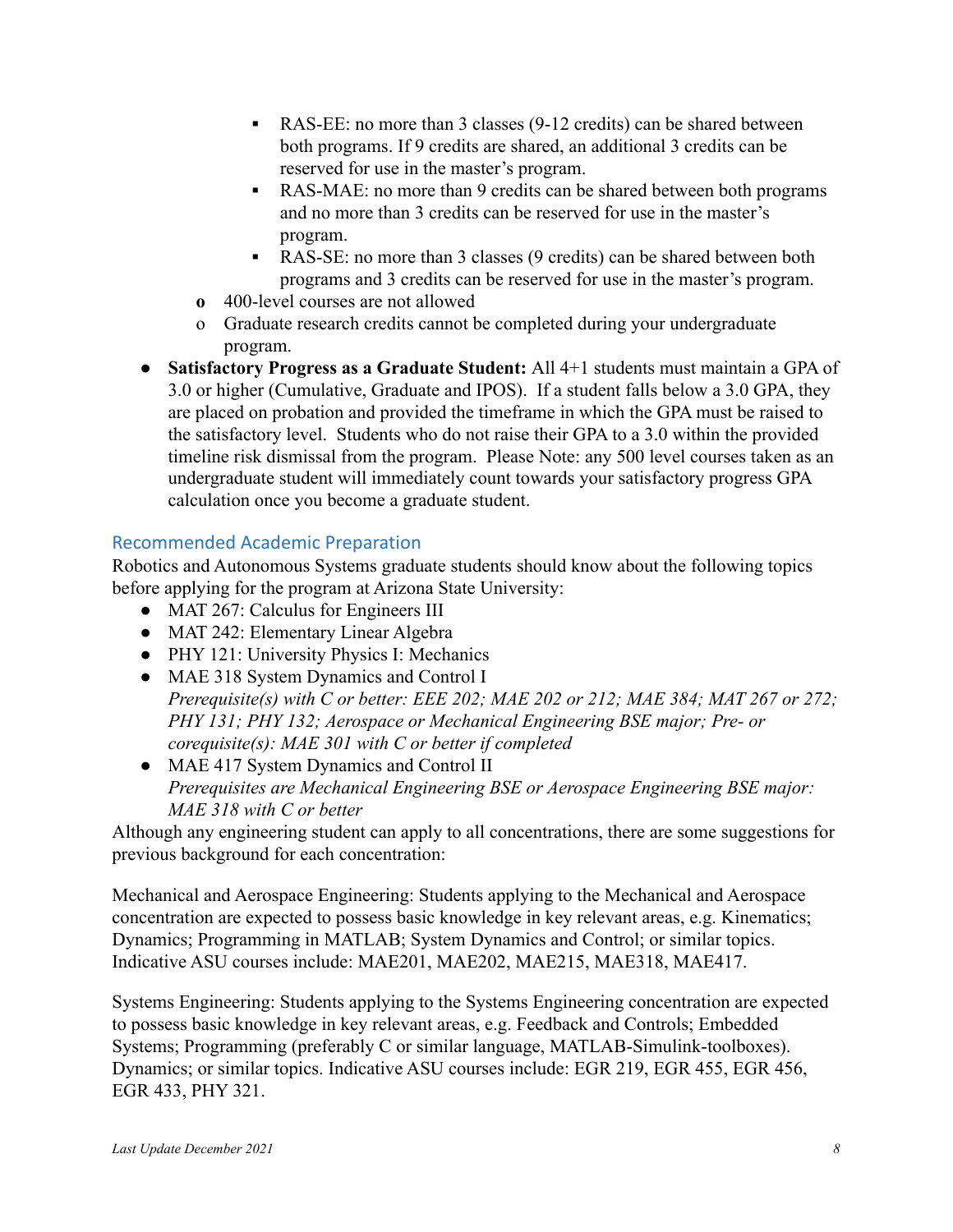Electrical Engineering: Students applying to the Electrical Engineering concentration are expected to possess basic knowledge in key relevant areas, e.g. Signals and Systems; Feedback and Controls; Computer Architecture & Organization; Embedded Systems; Random Signal Analysis; Programming (preferably C or similar language, MATLAB-Simulink-toolboxes); or similar topics. Indicative ASU courses include: EEE 203, EEE 230, EEE 350, CSE 220, EEE480, EEE481.

Artificial Intelligence: Students applying to the Artificial Intelligence concentration are expected to possess basic knowledge in key relevant areas, e.g. Programming Languages; Discrete Mathematics; Data Structures and Algorithms; or similar topics. Indicative ASU courses include: CSE 220 or 240; MAT 243 or 300; CSE 310.

Biomedical Engineering: students applying to the Biomedical Engineering concentration are expected to possess basic knowledge in key relevant areas to Biomedical Engineering.

#### **Transferring Between Concentrations or Programs**

Students who want to change between concentrations or change to another degree program must submit a new application with Graduate Admission. If admitted, the Graduate College's pre-admission policy states that a student is allowed to use only twelve (12) credits with grades of "B" or better from the original program to the new program. However, petitions to the pre-admission policy will be considered on a case-by-case basis.

### <span id="page-8-0"></span>**Program Requirements**

A minimum of 30 credit hours of coursework beyond the bachelor's degree are required to complete the MS degree. All master's students are required to develop and submit an Interactive Plan of Study (iPOS) through your MyASU page during the first semester at ASU. The iPOS should be developed with the aid of the student's academic advisor. The graduate academic advisor, acting on behalf of the graduate program chair, will initially advise the student. Students pursuing the non-thesis option will list the program chair as their faculty advisor. Students pursuing the thesis option should seek out a faculty member in his or her area of study to serve as the thesis advisor and committee chair.

### **Total Number of Credit Hours: 30**

Core: 6 Concentration: 6 (except Artificial Intelligence which requires 12) Electives: 12 to 18 (6 to 12 for Artificial Intelligence) Thesis (6) or Applied Project (3) or Portfolio (0) or Comprehensive Exam (0)

### <span id="page-8-1"></span>Core courses (6 credits)

MAE 501 Linear Algebra in Engineering MAE 547 Modeling and Control of Robots (MAE 501 is a pre/corequisite) **OR** EGR 547

It is highly recommended that you complete MAE 501 before you register for MAE 547 or EGR 547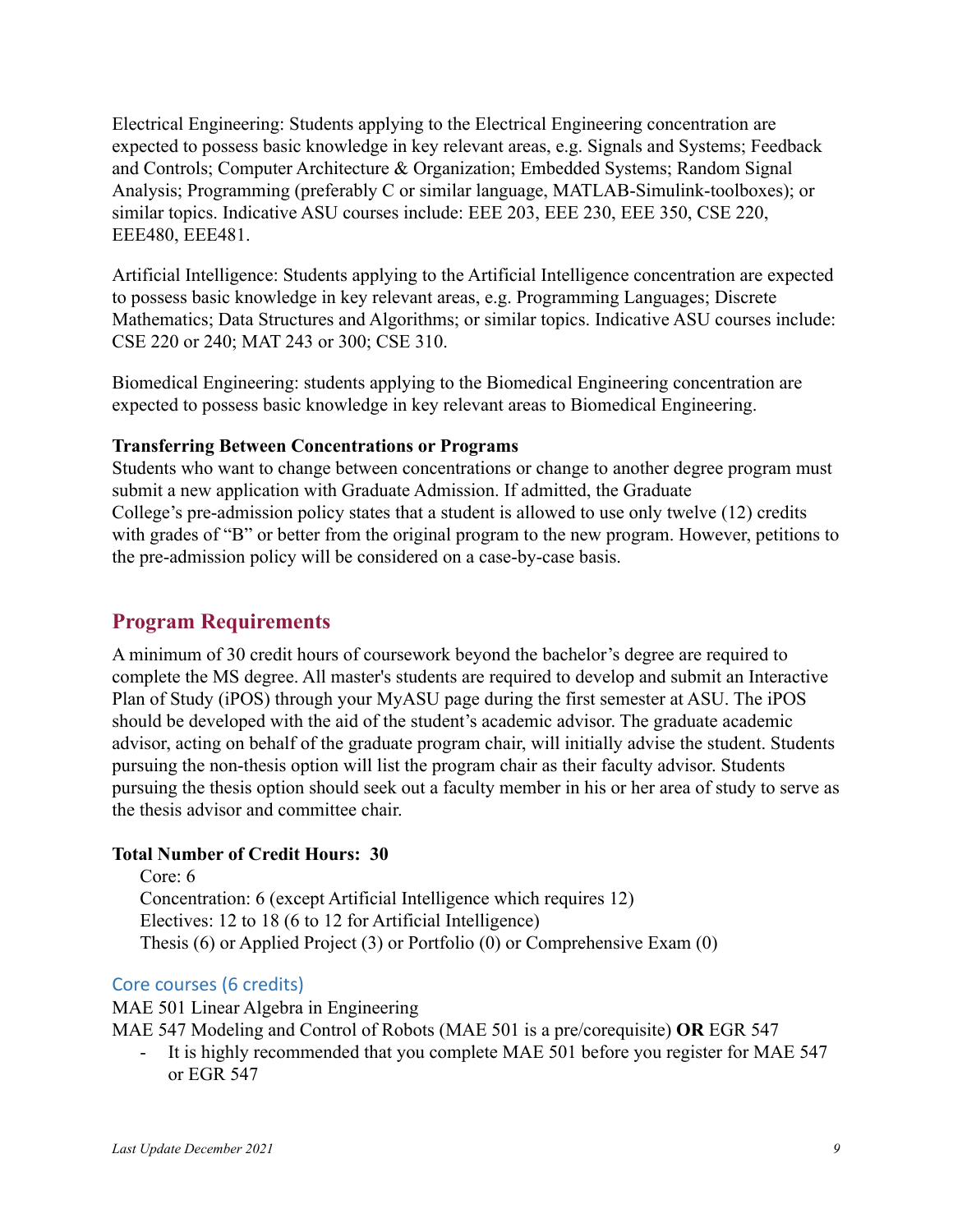- RAS-MAE students are required to take MAE 501 and MAE 547. EGR versions of the core courses are not accepted.
- EGR 547 has been added as an option to the core course requirements as of the Fall 2022 semester. Students admitted prior to the Fall 2022 semester should speak with their advisor if they have questions about the core courses.

#### <span id="page-9-0"></span>Concentration courses

All students must select one of the following four concentrations at the time of application:

#### **Mechanical & Aerospace Engineering Concentration (6 credit hours)**

MAE 506 Advanced System Modeling, Dynamics, and Control Plus, one class from the following list: MAE 502 Partial Differential Equations MAE 507 Fundamentals of Control and Optimization MAE 508 Digital Control: Design and Implementation MAE 514 Vibration Analysis MAE 503 Finite Elements in Engineering MAE 509 LMI Methods in Optimal and Robust ControlMAE 521 Structural Optimization MAE 542 Design Geometry and Kinematics MAE 566 Rotary Wing Aerodynamics MAE 598 Bio-Inspired Robots MAE 598 Multi-Robot Systems

#### **Systems Engineering Concentration (6 credit hours)**

EGR 550 Mechatronic Systems Plus, one class from the following list: EGR 555 Mechatronics Device Innovation EGR 557 Foldable Robots EGR 598/575 Applied AI and Machine Learning EGR 598/546 Robotics II EGR 598 System Control and Optimization SES 598 Autonomous Exploration Systems

#### **Electrical Engineering Concentration (6 credit hours)**

EEE 582 Linear System Theory (required) EEE 588 Design of Multivariable Control Systems (required)

EEE 508 Digital Image and Video Processing and Compression EEE 511 Artificial Neural Computation EEE 586 Nonlinear Control Systems EEE 591 Computer Control Systems EEE 591 Feedback Systems EEE 591 Real-Time DSP Systems EEE 598 Deep Learning for Media Processing and Understanding EEE 598 Game Theory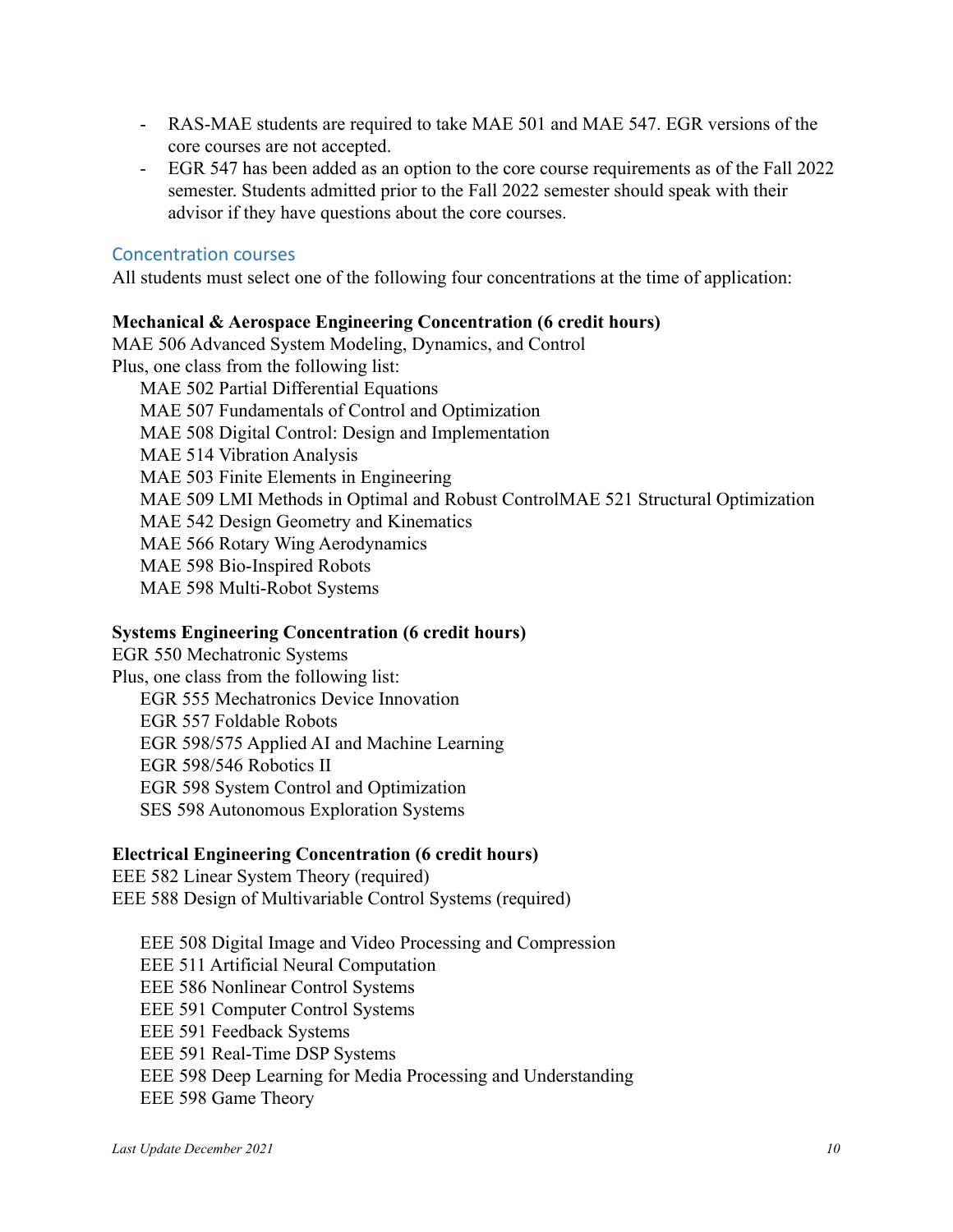EEE 598 Introduction to Electric and Autonomous Vehicles EEE 598 Statistical Machine Learning

#### **Artificial Intelligence Concentration (12 credit hours)**

CSE 571 Artificial Intelligence Plus, three classes from the following list: IEE 598 Optimal Foraging Theory: From Biology to Engineering CSE 511 Data Processing at Scale CSE 522 Real-Time Embedded Systems CSE 551 Foundations of Algorithms CSE 574 Planning and Learning Methods in AI CSE 575 Statistical Machine Learning CSE 576 Topics in Natural Language Processing CSE 578 Data Visualization CSE 591/598 Advances in Robot Learning CSE 598 Bio-Inspired AI and Optimization CSE 591/598 Cyber-Physical Systems CSE 591/598 Human-Aware Robotics CSE 591/598 Multi-Robot Systems CSE 591/598 Perception in Robotics CSE 598 Smart City Infrastructure and Technology

#### **Biomedical Engineering Concentration (6 credit hours)**

BME 564 Cyber Biomedical Systems (3) Choose one course from the following: BME 507 Introduction to Digital Image Processing and Analysis (3) BME 521 Neuromuscular Control Systems (3) BME 525 Surgical Techniques (3) BME 526 Introduction to Neural Engineering (3) BME 527 Biomedical Device Design (3) BME 556 Human Systems Neuroscience (4) BME 561 Clinical Neuroscience (3) BME 565 Magnetic Resonance Imaging (3) BME 566 Medical Imaging Instrumentation (3) BME 567 Tissue Engineering and Regenerative Medicine (3) BME 568 Human Factors and System Design in Assistive Technologies (3)

### <span id="page-10-0"></span>Electives (6 to 18 credit hours)

At least two courses (6 credit hours) must be chosen from outside the student's concentration area among the courses listed above. Electives and course offerings are subject to change. Students might need to request overrides for courses that are not in their concentration (EX: RAS-EE students might need to request an override for CSE courses). Please speak to your assigned academic advisor if you need to request an override for one of the courses above. The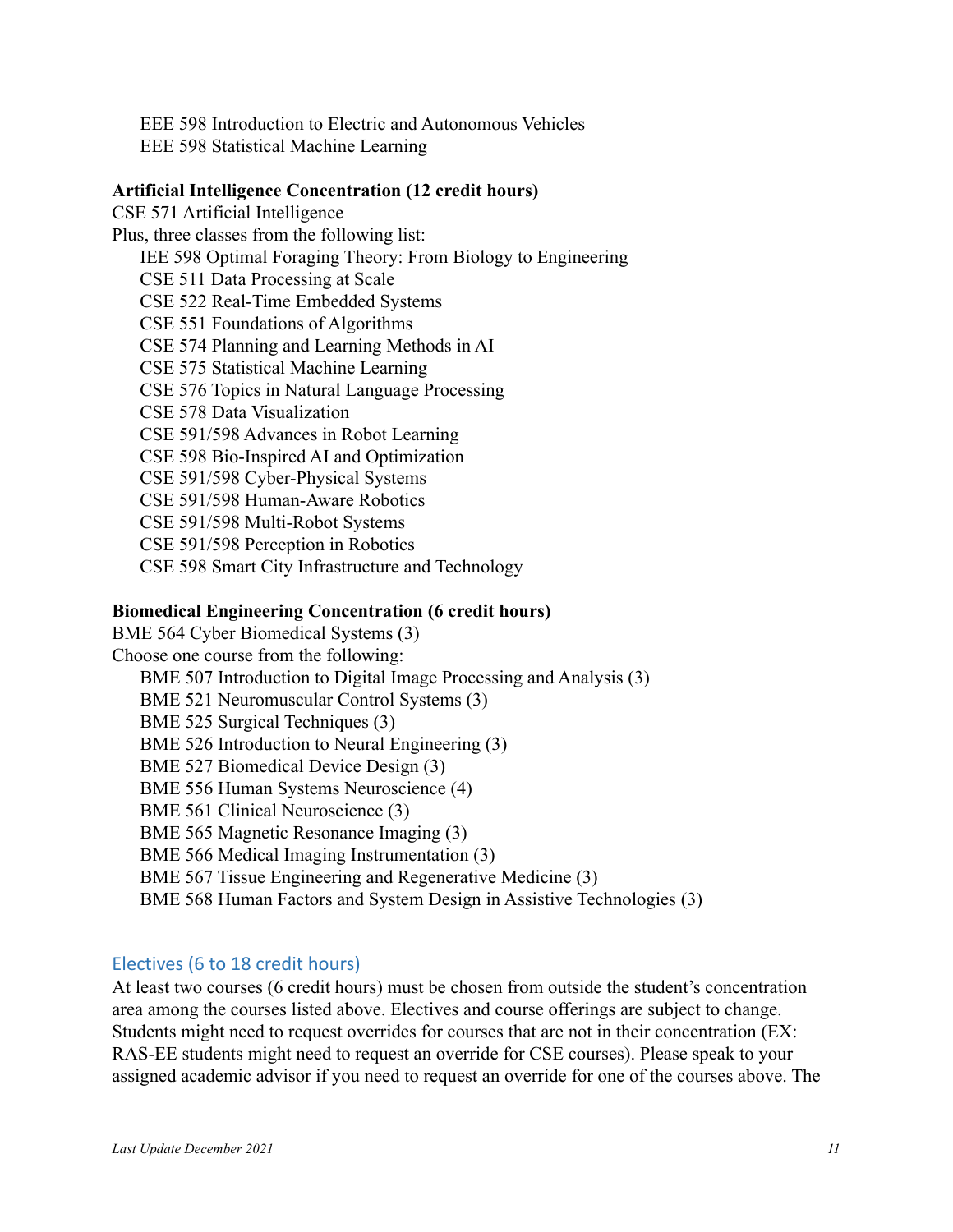electives must be graduate courses in science, engineering, mathematics, or others approved by the Graduate Program Committee.

Reading and Conference (CSE 590/EEE 590/MAE 590/EGR 590/BME 590) might be approved in certain situations. Reading and Conference is an independent study in which a student meets regularly with a faculty member to discuss assignments. The course may include such assignments as intensive reading in a specialized area, writing a synthesis of literature on a specified topic, or writing a literature review of a topic. Not all requests for reading and conference will be approved. The appropriate form needs to be submitted to the student's advising office prior to the end of the registration period in which they are requesting the course. Reading and conference can only be completed one time for up to 3 credits or less that would count as elective credits for the student's plan of study. Only non-thesis students may request a reading and conference course. Many faculty and students will utilize Reading and Conference as a way to determine if doing a thesis together will work. Once a student is working on their thesis under a faculty's supervision, they should not use Reading and Conference as an elective since they should be registered for thesis credits instead. Reading and conference credits are concentration specific and can NOT be transferred to other concentrations .

### <span id="page-11-0"></span>Culminating Events (0 to 6 credit hours)

Students are free to choose from among the following culminating experiences:

- Portfolio (no course credit hours)
	- o This is the default option for students in mechanical  $\&$  aerospace engineering, systems engineering, and artificial intelligence concentrations.
	- o As of the fall 2022 semester, this will also be the default option for students in the electrical engineering concentration.
- Applied Project (requires 3 credit hours of MAE 593, EGR 593, or BME 593)
	- o The Applied Project option is only available in the mechanical  $\&$  aerospace engineering, systems engineering, and biomedical concentrations.
- Comprehensive Exam (no course credit hours)
	- o This is the default option for students in the electrical engineering concentration and is not available in the other concentrations.
	- o As of the Fall 2022 semester, students in the electrical engineering concentration will not be able to complete the written comprehensive exam and must complete the portfolio. Students admitted prior to the fall 2022 semester have the option to complete the portfolio or the written comprehensive exam. Students admitted prior to the fall 2022 semester should consult with their assigned academic advisor.
- Thesis (requires 6 credit hours of MAE 599, EGR 599, EEE 599, CSE 599, or BME 599)
	- o This option is available in all concentrations

### <span id="page-11-1"></span>Culminating event descriptions and requirements

### **Applied Project**

Applied project is the default option for students in the Biomedical Engineering, Mechanical Engineering, and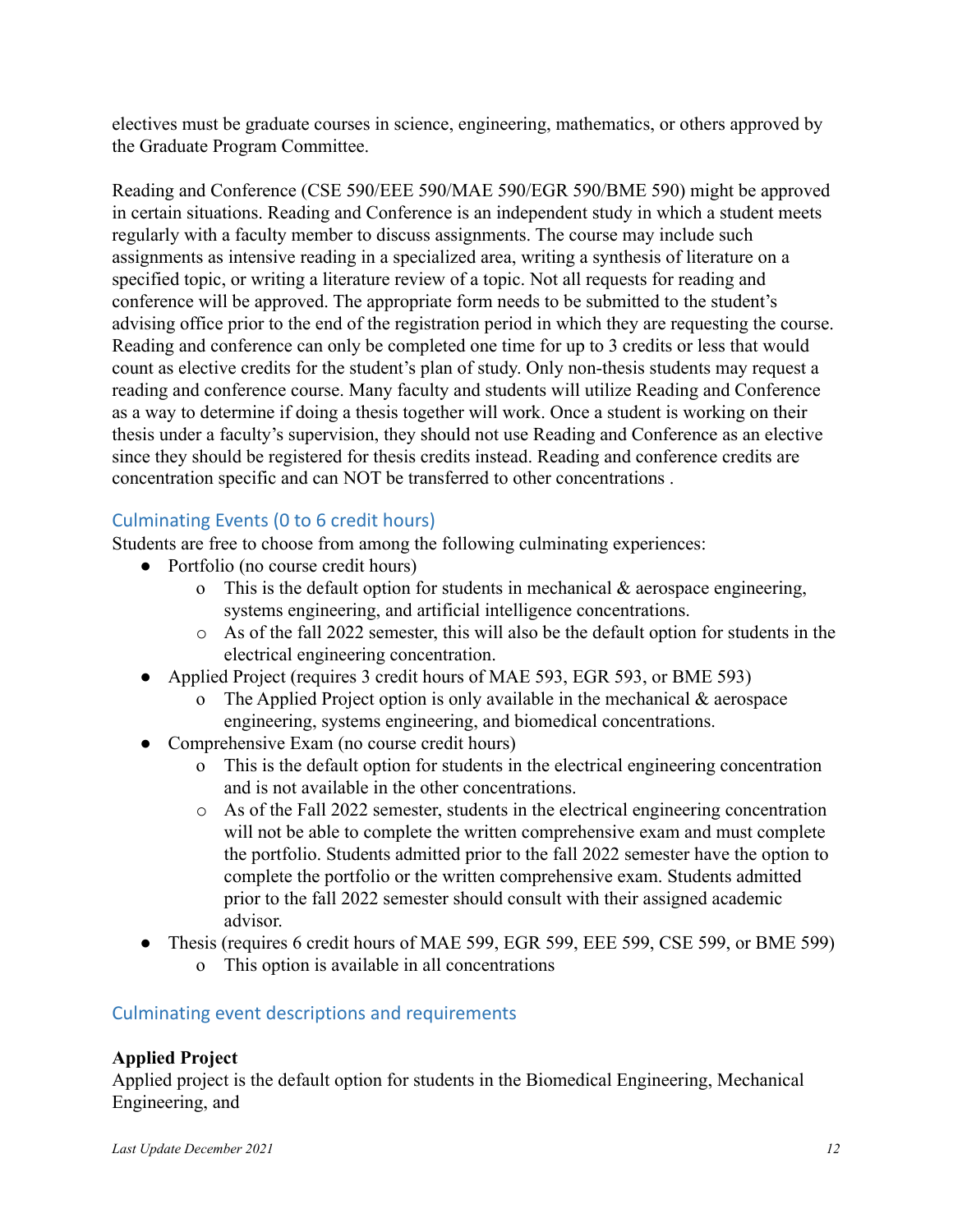An applied project is a research experience that is completed in a student's final semester under the guidance of an advisor who is a member of the RAS faculty: <https://ras.engineering.asu.edu/faculty/>. Your faculty advisor will outline a set of deliverables that must be completed to satisfy your culminating event requirements. These would include a written report and short oral presentation delivered to the faculty advisor of the project at the end of the term. Credit is earned when the faculty advisor approves the written report and oral presentation.

You must be pre-approved to register for the applied project course, MAE 593/ EGR 593/BME 593. If you are interested in pursuing an applied project, schedule an appointment with your academic advisor.

### **Portfolio**

The portfolio is the default option for the mechanical  $\&$  aerospace engineering, systems engineering, and artificial intelligence concentrations. As of the fall 2022 semester, the portfolio will also be the default option for the electrical engineering concentration.

The Portfolio is a sample of the significant projects that a graduate student has carried out during his/her graduate studies showcasing the quality of the graduate education he/she has received. Students choosing the MS portfolio option must select three significant projects from previously completed graduate RAS concentration coursework listed on their approved iPOS. When submitting the portfolio, students should include the following:

- A cover page which includes the student's name, program and date.
- An executive summary of each project, why each project was selected, and whether they were single or group projects. If group projects were chosen, students need to describe their individual contribution.
- The original projects. These can include PDFs, power points, and/or word documents.

The Graduate Program Chair will be solely responsible for judging the quality of the portfolio and determining if it is satisfactory for the required culminating event.

**Artificial Intelligence Concentration**: All students admitted to the MS (Non-Thesis) degree program must complete a project portfolio. The portfolio is a compilation of three completed projects that were finished in the concentration courses **with a grade of "B" or better;** students must write a portfolio report that includes the highlights of the three projects.

#### **Comprehensive exam (EE Concentration only)**

As of the fall 2022 semester, the comprehensive exam will no longer be available to students in the electrical engineering concentration. Students in the electrical engineering concentration must complete the portfolio. Students admitted prior to the fall 2022 semester can choose between the comprehensive exam and the portfolio. Students should consult with their assigned academic advisor.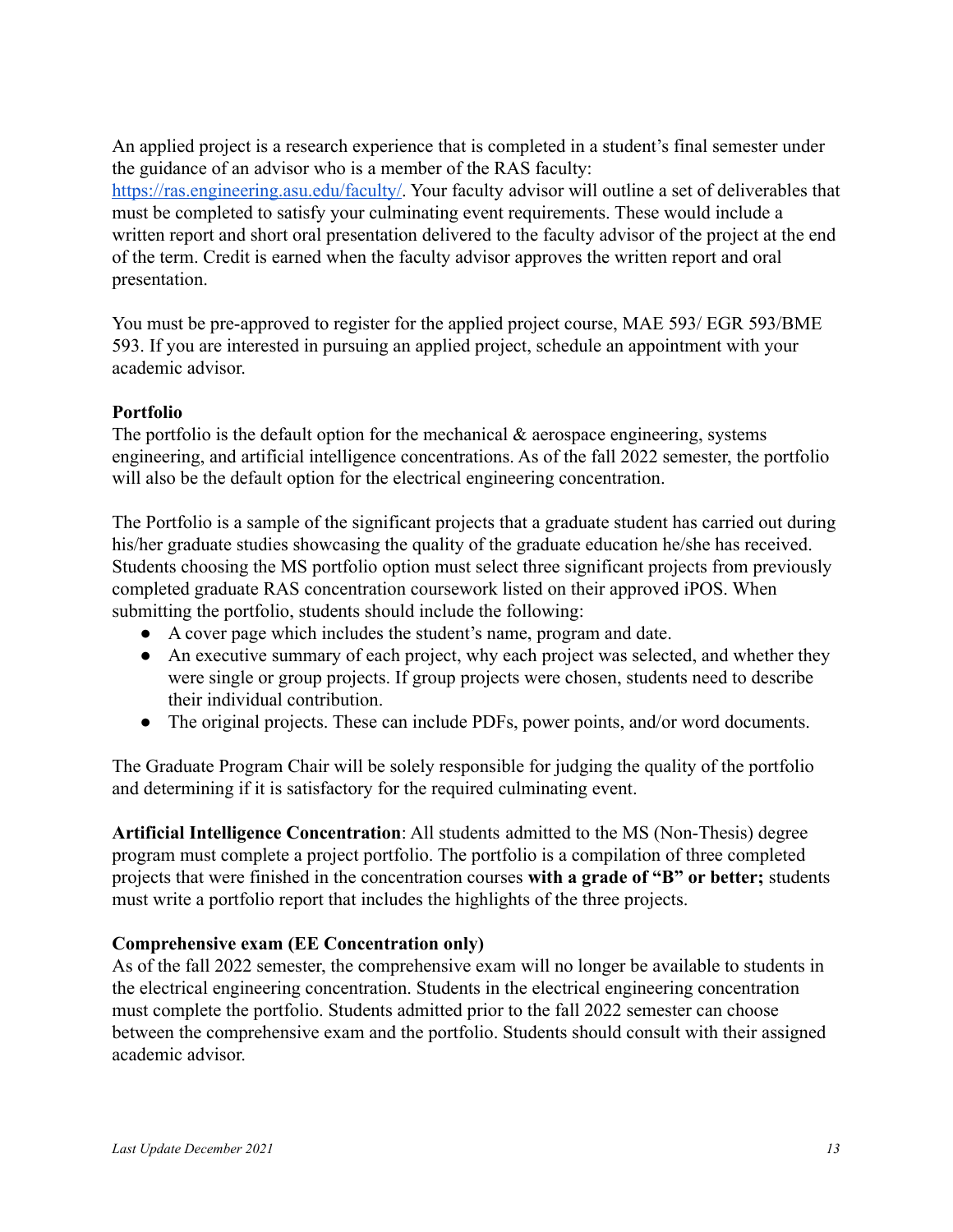The RAS-EE Comprehensive Exam will consist of at least five questions that cover topics from EEE 582, EEE 588, and potentially topics from other EEE courses that all students who are taking the exam have taken. Of the 5 questions, students must answer 4 of them. The exam will be two hours long (120 minutes). The exam will be held around the 6th, 7th, or 8th week of the semester depending on the academic calendar. Students need to sign up in advance and will receive instructions on how to do so at the start of the semester. Students must earn 60% on the exam to pass. Students are allowed two attempts on the exam. If the student fails the exam on their first attempt, they may petition to retake the exam in the immediate next semester. If the student fails the exam on the second attempt, they will be removed from the program. Third attempts on the exam are not permitted.

#### **Thesis**

The thesis option is the research master's degree. A member of the corresponding Graduate Faculty (with co-chair or chair status as specified on the [RAS website\)](https://ras.engineering.asu.edu/faculty/) must agree to serve as the program committee chair (faculty advisor) for a student to be transferred to the MS—thesis degree program. The Graduate Academic Advising Office will need to have confirmation in writing (email is acceptable) from the faculty member agreeing to serve as the thesis chair before a plan change is made to move to the MS—thesis degree. The program committee chair, in consultation with the student, will establish a Program Committee. It shall be composed of a minimum of three members from the ASU faculty with at least two being from the RAS Faculty. If the committee chair has co-chair status on the graduate faculty, the program committee must include a RAS faculty member with the chair or co-chair status serving as second co-chair. Participation of individuals from institutions external to ASU is encouraged but must be approved by the Graduate Program Chair and the Graduate College.

Once the thesis is completed, the student will submit it to the committee members. There will be an open oral defense following the completion of the thesis. A student can schedule the defense after the student's committee chair has approved the student's thesis format. The student must schedule their defense on My ASU at least 10 working days prior to the defense date.

The supervisory committee evaluates the thesis and the student's performance on the defense. The committee accepts the thesis, accepts it with changes, or rejects it. A rejected decision is final.

Steps to Preparing for Your Defense Prior to defense:

- 1. Obtain a consensus of approval from the committee chair and members to proceed with the oral defense.
- 2. Schedule a date and time with your committee for the oral defense.
- 3. Important: Ensure that a minimum of 50% of the official committee be physically present at the defense. If at least 50% of the committee cannot be physically present, the defense must be rescheduled. Please see Appendix I for Absent Committee Member Procedures
- 4. Visit the Graduate College website to become familiar with the dates and deadlines on format approval and oral defense.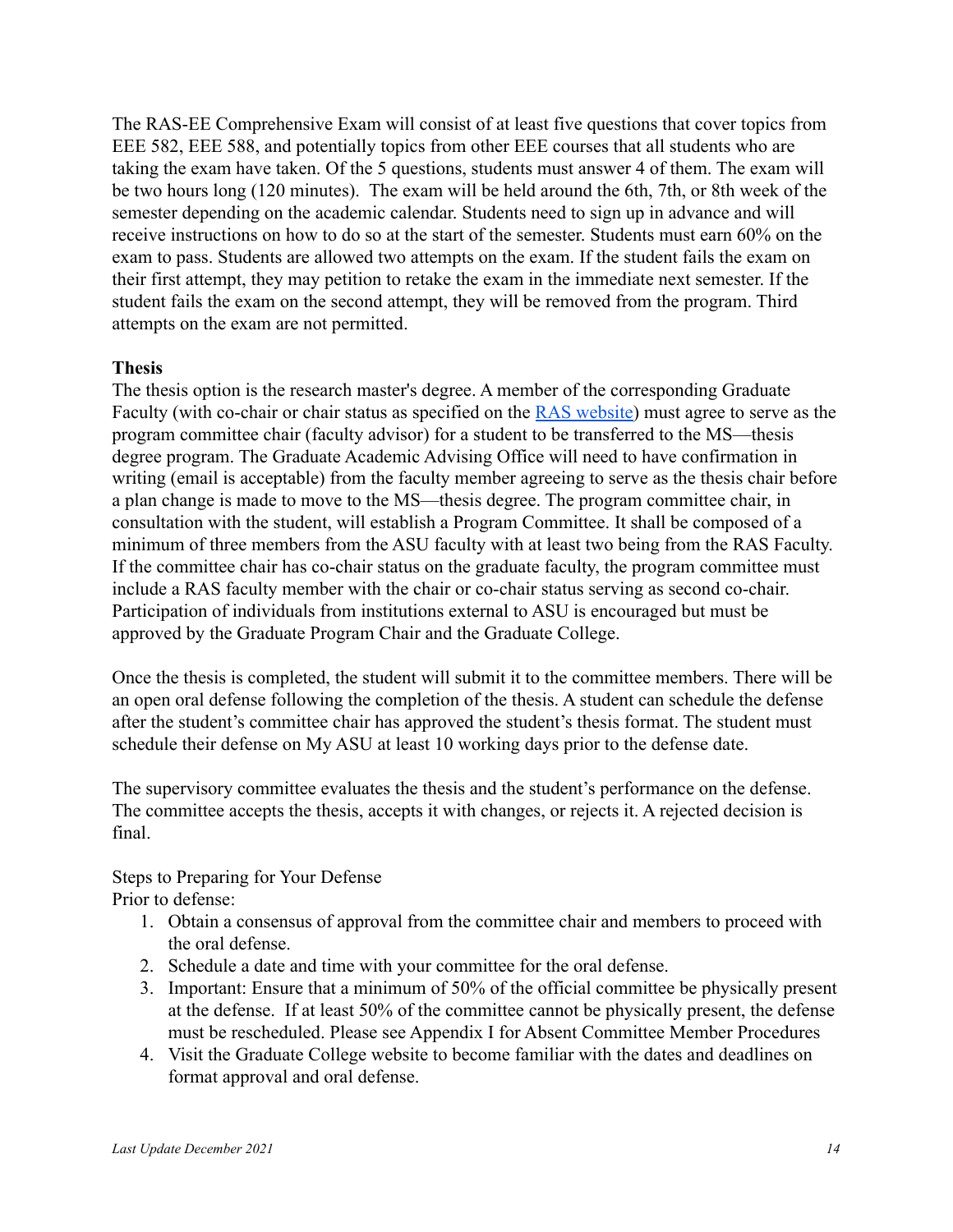10 days prior to the defense:

These steps are required to be completed at least 10 working days prior to the date of oral defense.

- 1. Reserve a room with the unit concentration you are pursuing:
	- a. Artificial Intelligence: SCAI front desk,
	- b. Electrical Engineering: See the Academic Advisor
	- c. Mechanical & Aerospace Engineering: See the Academic Advisor at least 15 days prior to planned defense date.
	- d. Systems Engineering: See the Academic Advisor
	- e. Biomedical Engineering: See the Academic Advisor at least 15 days prior to planned defense date.
- 2. Submit an electronic version of your abstract with title, full names of your committee members, defense date/time/place, and your name as you want it to appear on the defense announcement within your unit for announcement purposes. (See the unit academic advisor)
- 3. Schedule your defense on My ASU at least 10 working days prior to the defense with the Graduate College.

On the day of the defense:

1. Set up all your equipment at least one half-hour before your presentation to make sure they work.

After the defense:

- 1. Your committee will discuss the results of the exam with you and may have additional comments for you. In the end, the committee will make a recommendation: Pass, Pass with minor revisions, Pass with major revisions, or Fail.
- 2. A fail decision is final.
- 3. Revisions are normal and are expected to be completed within one year. This includes remaining registered until the finished document has been uploaded to ProQuest.
- 4. Follow the steps on My ASU for uploading your final thesis through the Graduate College and ProQuest.

# <span id="page-14-0"></span>**Curricular Practical Training (CPT) and Optional Practical Training (OPT)**

### **Curricular Practical Training**

Internship (CPT) is an academic experience usually obtained at off-campus work settings, allowing the student to apply knowledge and skills gained in various classes. It is intended as a unique, hands-on learning experience to provide students with several valuable skills that they can use upon graduation from their graduate degree programs. Accordingly, it is not available to full-time or part-time workers regularly employed by the company where the internship is proposed.

The internship (CPT) is available to both domestic and international students. International students need to be aware of immigration policies and regulations, which may jeopardize their academic status. It is strongly recommended for international students to consult with the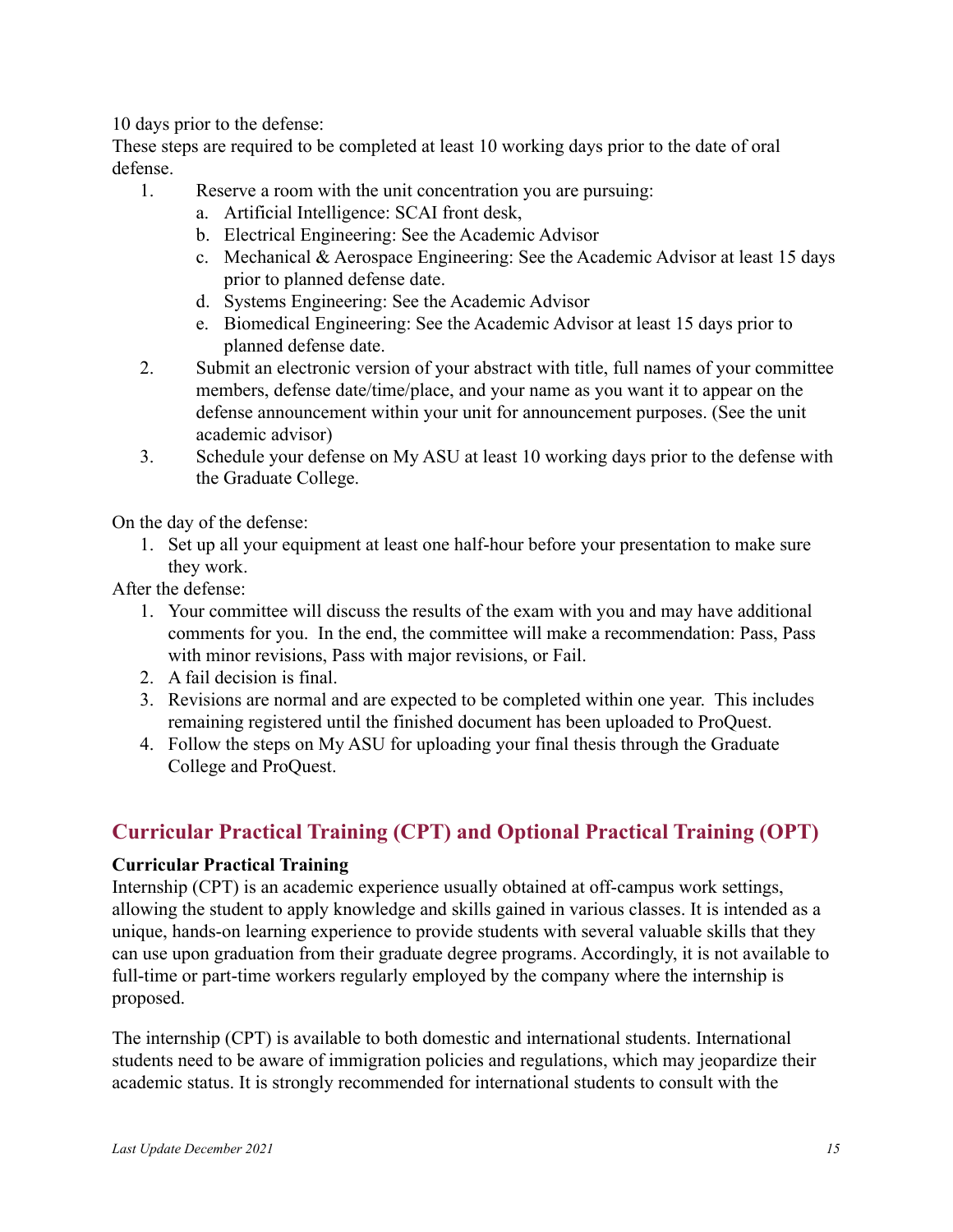International Students and Scholars Center (ISSC). Students will be required to submit the required documentation to obtain work authorization from ISSC.

The internship (CPT) experience (up to three 1-credit CSE 584/EEE 584/EGR 584/MAE 584/BME 584) must be included as part of the student's Program of Study. It is highly recommended that the internship (CPT) course(s) be listed at the initial submission of the student's iPOS during the first semester of study.

Internship (CPT) should occur prior to the student completing the required 30 hours. CPT cannot be the only course remaining in the last semester of study. An internship course cannot be added to an approved iPOS once all coursework has been completed. Exceptions may be made if the internship is relevant to thesis research. The Graduate Program Chair will determine the need for a CPT internship in such cases in consultation with the Graduate Academic Advisor.

To be eligible for internship all students must be in good academic standing. Please refer to your department's specific policies and procedures for CPT processing. Students cannot be an RA or TA when they are participating in an internship.

Internships cannot start before the semester or session students enroll in the CPT credit. For example, if you are interested in doing an internship in the summer semester, you cannot start working until the summer semester officially starts (1st day of classes). Exceptions are given to students who provide proper justification from the company supporting this request.

Internship end dates can be the last day of classes or continue until the day before classes start in the following semester (unless it is the student's final semester - contact your academic advisor). Refer to the [Academic Calendar](https://students.asu.edu/academic-calendar) for semester start and end dates.

Required documents and forms for the internship proposal must be submitted to the respective RAS concentration advising office two to four weeks before the beginning of the semester in which the internship is planned. Students will not be able to request late-add registration of the internship credit to their class schedule after the drop/add deadline of each semester.

### **Below are the GPA requirements and restrictions for students to follow based on which semester they will be doing an internship in.**

Summer semesters-

- Minimum GPA required: 3.0 (all GPAs must be at least 3.0)
- Full time or part time is allowed
- In state or out of state is allowed

Fall and spring semesters-

- For GPA's between  $3.0 3.24$ 
	- In state internships are allowed, out of state internships are NOT allowed
	- Part time is allowed, full time is NOT allowed
- For GPAs above 3.25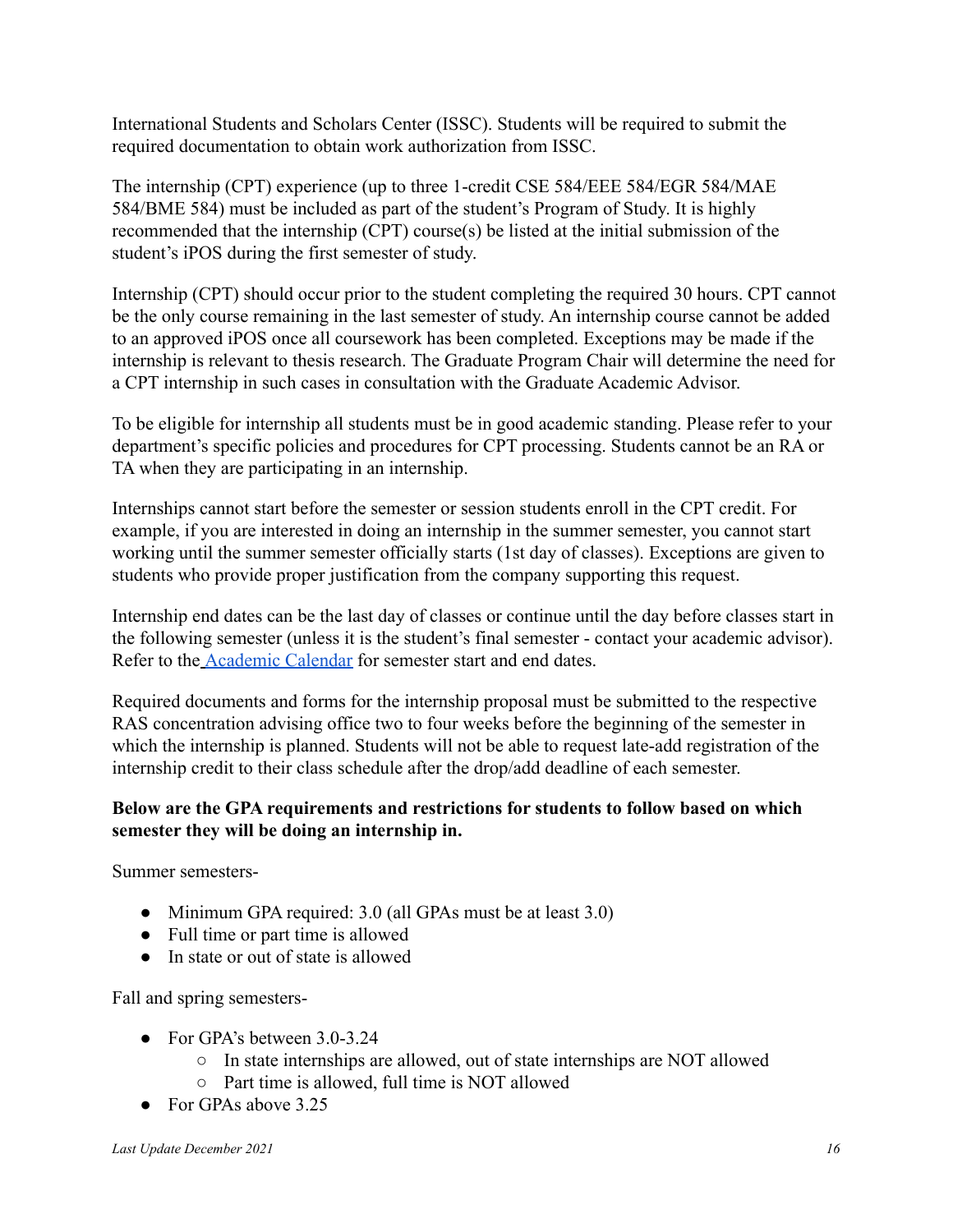- In state and out of state is allowed
- Part time and full time is allowed
- Regardless of GPA, any student doing an internship in the fall/spring semester must follow ISSC policies regarding campus presence and be registered for the proper courses per their iPOS

#### **Renege: (verb) to fail to carry out a promise or commitment**

It is unethical for students to continue to seek or consider other employment opportunities once an offer has been accepted. The RAS Program expects students to honor an acceptance and immediately stop all employment seeking activities.

Never accept a job and turn it down if "something better" comes along. Not only is it inconsiderate and unprofessional, but it also reflects badly on Arizona State University and might negatively impact another ASU student's opportunities with that employer. Also, employers communicate with each other, and you don't want to get a bad reputation.

After you have given your decision, careful consideration and accepted an offer, stop looking. Inform other employers who have extended offers that you have accepted another position. Don't accept further interview invitations or search further. Please refer to NACE's "Playing [Fair…Your](https://drive.google.com/a/asu.edu/file/d/12Qog76n05YvytsaHGaTdM6IV7gxudnPC/view?usp=sharing) Rights and [Responsibilities](https://drive.google.com/a/asu.edu/file/d/12Qog76n05YvytsaHGaTdM6IV7gxudnPC/view?usp=sharing) as a Job Seeker" to become familiar with Principles for Professional Practice.

Students who accept an offer from an organization and later renege the offer will be prohibited from requesting future internship opportunities pending a meeting with the Assistant Director.

### **Required report**

A two-page typed minimum final report is required before a grade and credit is given. The final report must be submitted to the internship supervisor for comments and then submitted for evaluation following the instructions on the RAS CPT website.

### **Optional Practical Training (OPT)**

Please visit the [International Students and Scholars](https://students.asu.edu/international/support/opt) Center website for details regarding OPT and Pre-OPT. Students must be in good academic standing and have an approved iPOS. A student does (Pre-) OPT at their own risk since if the student doesn't graduate in the semester indicated on the iPOS, no letter will be issued by the advising office to support a later graduation date unless the delay is for reasons beyond the control of the student.

# <span id="page-16-0"></span>**Program and University Procedures and Policies**

### <span id="page-16-1"></span>Student Code of Conduct and Academic Integrity

The highest standards of academic integrity are expected of all graduate students, both in the academic coursework and in their related research activities. The failure of any graduate student to meet these standards may result in serious consequences including suspension or expulsion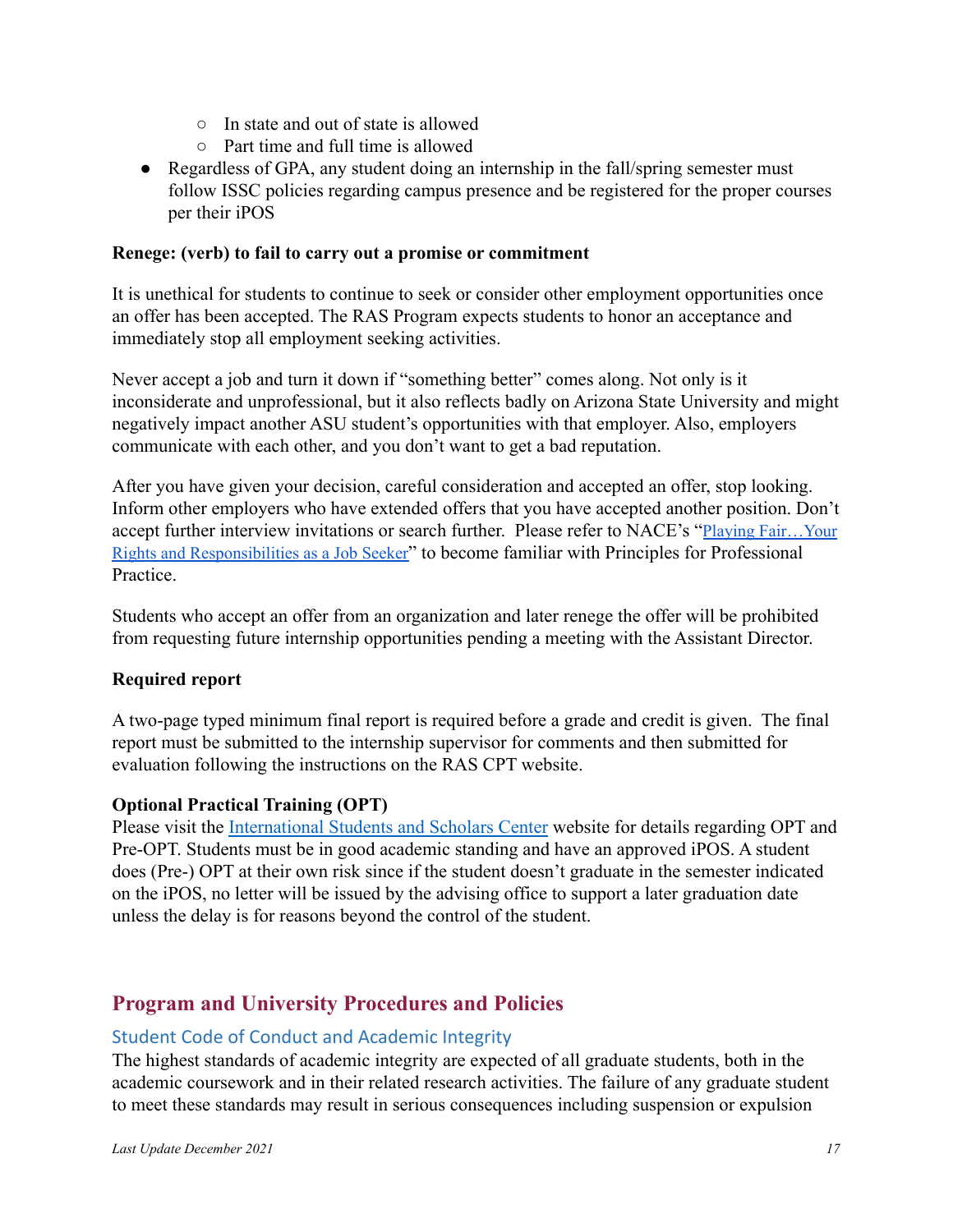from the university and/or other sanctions as specified in the academic integrity policies of individual colleges as well as the university.

Violations of academic integrity include, but are not limited to: cheating, fabrication, tampering, plagiarism, or aiding and/or facilitating such activities. At the graduate level, it is expected that students are familiar with these issues and each student must take personal responsibility in their work. Also, graduate students are expected to follow university guidelines related to the Student Code of Conduct. University policies related to academic integrity and code of conduct are available in the Office of Student Life at <https://provost.asu.edu/academic-integrity/policy>.

### <span id="page-17-0"></span>Research Standards for Publication of Thesis

Graduate research is the study of an issue that is of sufficient breadth and depth to be publishable in a concentration-related journal. The effort should reflect a minimum of 750 hours of thoughtful work for a thesis. The research should follow the 'scientific method' and thus be both objective and reproducible. The thesis should demonstrate independent, original, and creative inquiry. There should be predefined hypotheses or developmental goals and objectives that are measurable and can be tested. The document should demonstrate proficiency with written English and should conform to the Graduate College format guidelines.

### <span id="page-17-1"></span>Satisfactory Progress, Academic Probation, Progress Probation, and Removal from the Program

At the end of the student's first completed semester and every semester thereafter, the school will conduct an audit to determine if the student is maintaining the required minimum satisfactory progress, including progress on academic (GPAs and deficiencies) and probationary issues. Any student that is not in compliance with the satisfactory academic/ progress requirements is notified that she/he is either:

- on academic probation and is given the next 9 credit hours or two semesters (fall and spring) to bring the GPA up to the proper level or
- on continued progress probation and is required to meet the conditions outlined in the continued probation letter.

Failure to properly remediate the GPA or the conditions outlined in the letter within the time frame will result in the school recommending that the student be dismissed from the program.

**Note:** Fully admitted students who take optional summer courses are placed on probation after the summer term if the earned grade(s) causes their GPA to fall below the satisfactory progress GPA minimum.

If applicable, the above-noted audit will also review each student's progress towards removing enrollment deficiency courses and/or any other degree requirement milestone(s). Failure to satisfactorily complete all deficiency course(s) and/or required milestones by the stipulated deadline may result in a recommendation for dismissal to the Graduate College.

All students are placed in one of four categories: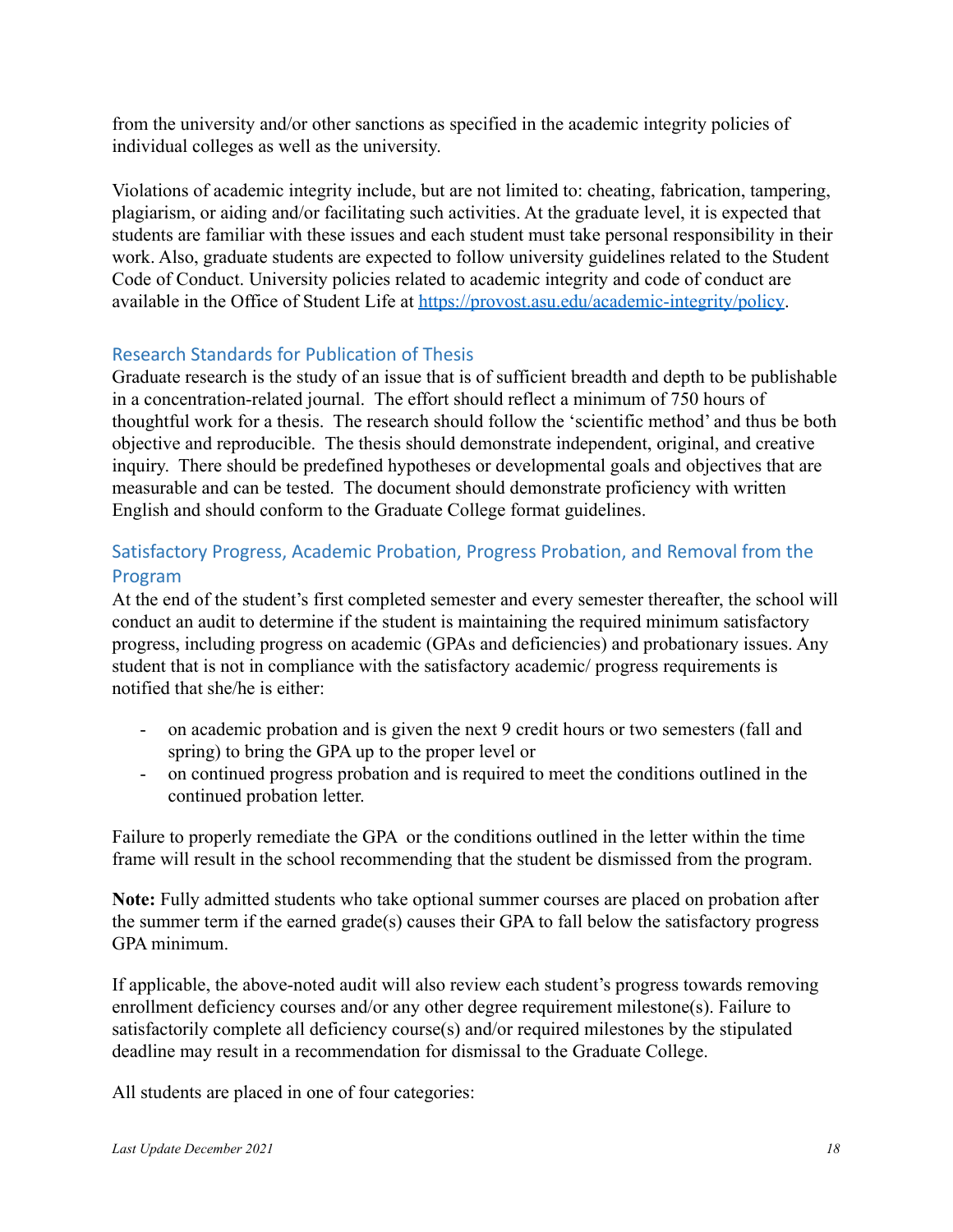#### **Satisfactory Progress**

Satisfactory progress means that the student does not have any academic and progress probationary issues. In addition to the probationary rules, satisfactory progress includes communication each semester with the student's faculty advisor regarding his or her progress.

#### **Academic Probation**

Academic probation pertains to grades that might affect program and university policies including graduation. The following are notices/letters you will receive if one of these pertains to your academics:

- GPA below 3.0 in approved iPOS courses
- Overall post-baccalaureate (cumulative) GPA below 3.0
- Overall graduate (500 level or above) GPA below 3.0

### **Progress Probation**

Progress probation pertains to issues dealing with making progress towards a degree. The following are notices/letters you will receive if one of these pertains to your academics:

- Failure to complete core courses within the first year of study
- Failure to file the iPOS at the end of the first semester
- Failure to pass the culminating event that is required for the concentration: Comprehensive Examination, Applied Project, or Portfolio
- Failure to make satisfactory progress towards completing the thesis, this includes maintaining regular contact with your thesis committee chair.

### **Removal from the Program**

A student is recommended for removal from the program if he/she fails to meet the probationary standards placed upon him/her in the semester mentioned in the probationary letter. The student will receive a letter from the program explaining the reasons for the removal. The student will have 5 calendar days from the date of the letter to appeal the decision. The Graduate Programs Committee (GPC) will review the case and will make the necessary recommendation. The Graduate Program Chair, on behalf of the GPC, will provide a written explanation of the outcome. If the outcome is favorable, the student will have to meet all the outlined requirements at the end of the specified period. The student will be required to sign an agreement acknowledging the recommendations and the consequences if the requirements are not met. If the GPC recommends that the appeal is not granted in favor of the student, the Graduate Program Chair, on behalf of the GPC, will recommend to the Vice Dean of Academic Affairs to remove the student from the program. The Ira A. Fulton Schools Standards Committee reviews the student's case and makes the final ruling to the Associate Dean of Graduate College and the program. If the appeal is not granted in favor of the student, the Vice Dean of Academic and Student Affairs will recommend to Graduate College to remove the student from the program. Graduate College makes the final decision to dismiss the student from the program. Please refer to the Graduate College website for policies and procedures or contact the graduate advisor in your respective concentration advising center.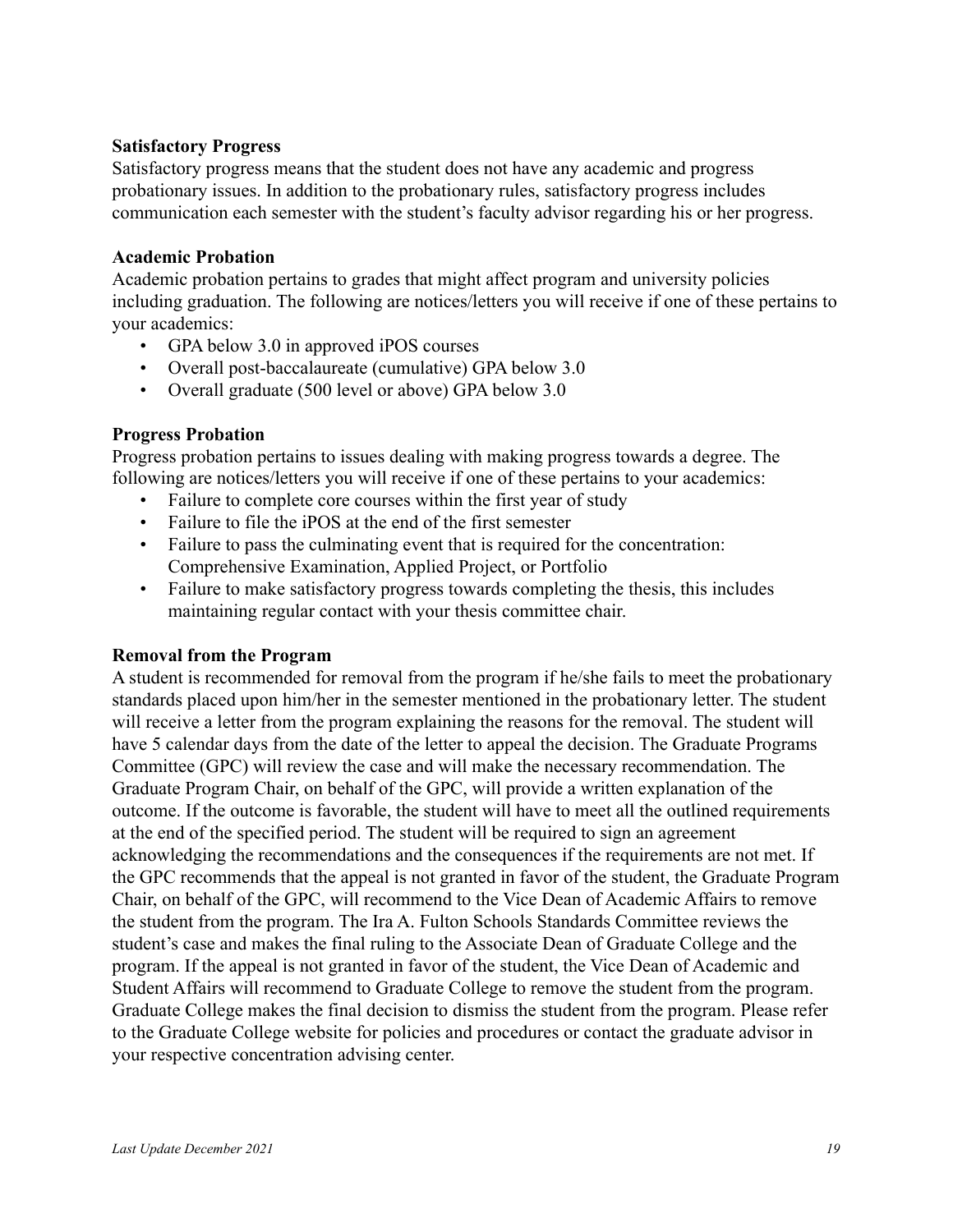### <span id="page-19-0"></span>Continuous Enrollment and Leave of Absence Policies

Once admitted to a graduate degree program or graduate certificate program, students must be registered for a minimum of one graduate level credit hour during all phases of their graduate education, including the terms in which they are admitted and graduate. This includes periods when students are engaged in research, conducting a doctoral prospectus, working on or defending theses or dissertations, taking comprehensive examinations, taking Graduate Foreign Language Examinations or in any other way utilizing university resources, facilities or faculty time.

Registration for every fall semester and spring semester is required. Summer registration is required for students taking examinations, completing culminating experiences, defending theses or dissertations or graduating from the degree program.

To maintain continuous enrollment, the credit hour(s) must:

- o Appear on the student's Interactive Plan of Study, OR
- o Be research (592), thesis (599), or continuing registration (595), OR
- o Be a graduate-level course.

Grades of "W" and/or "X" are not considered valid registration for continuous enrollment purposes. "W" grades are received when students officially withdraw from a course after the drop/add period. "X" grades are received for audit courses. Additionally, students completing work for a course in which they received a grade of "I" must maintain continuous enrollment as defined previously. Graduate students have one year to complete work for an incomplete grade; if the work is not complete and the grade changes within one year, the "I" grade becomes permanent and will remain on the students' transcripts. Additional information regarding incomplete grades can be found at asu.edu/aad/manuals/ssm/ssm203-09.html.

#### **Leave of Absence**

Graduate students planning to discontinue registration for a semester or more must submit a Leave of Absence request via their Interactive Plan of Study (iPOS). This request must be submitted and approved before the anticipated semester of non-registration. Students may request a maximum of two semesters of leave during their entire program. Having an approved Leave of Absence by the Graduate College will enable students to re-enter their program without reapplying to the university.

Students who do not register for a fall or spring semester without an approved Leave of Absence are considered withdrawn from the university under the assumption that they have decided to discontinue their program. Students removed for this reason may reapply for admission to resume their degree program; the application will be considered along with all other new applications to the degree program.

Students with a Graduate College approved Leave of Absence are not required to pay tuition and/or fees, but in turn, are not permitted to place any demands on university faculty or use any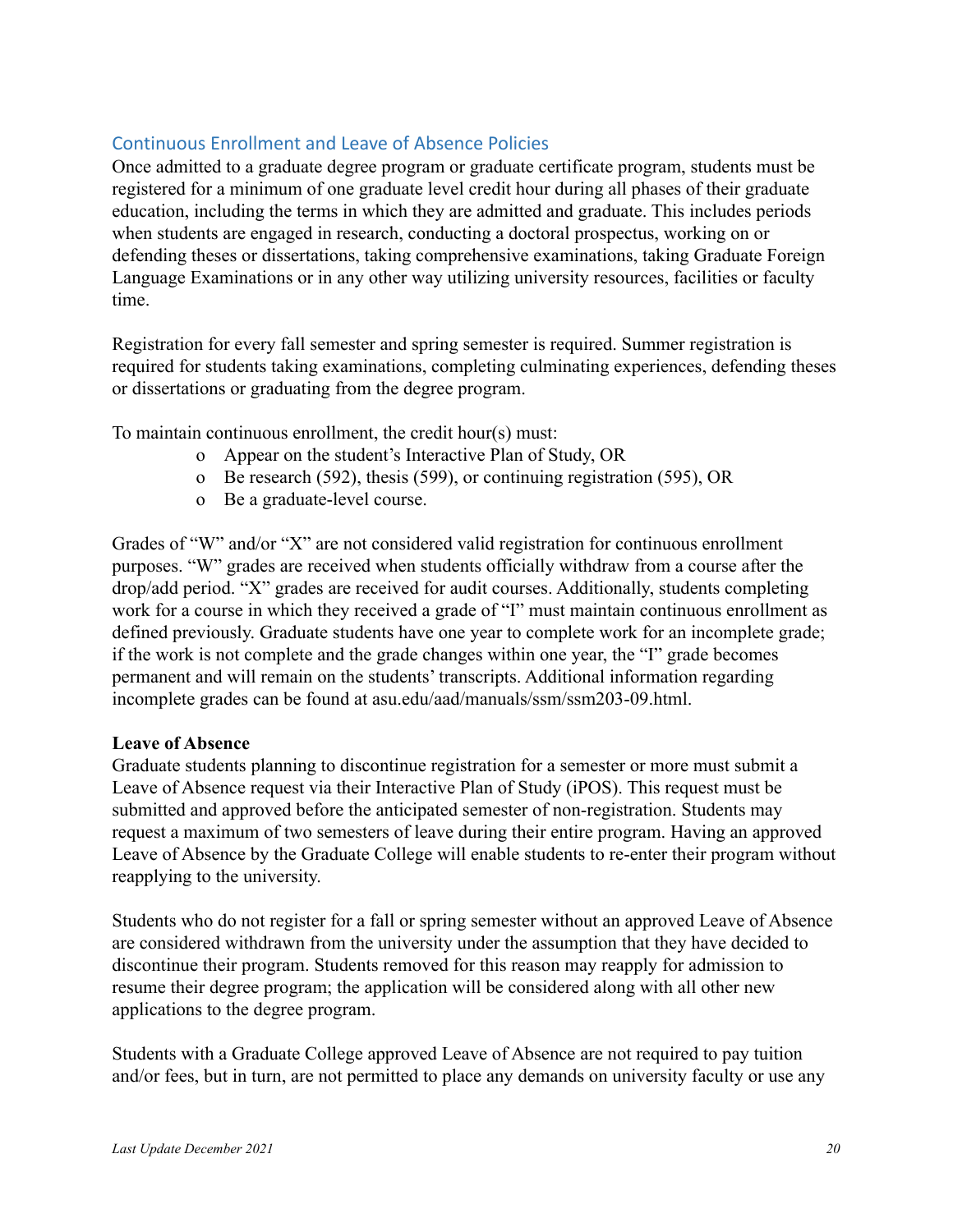university resources. These resources include university libraries, laboratories, recreation facilities, or faculty and staff time.

#### **Maximum Time Limit**

All work toward an MS degree must be completed within six consecutive years. The six years begin with the semester and year of admission to the program. Graduate courses taken prior to admission that are included in the iPOS must have been completed within three years of the semester and year of admission to the program.

#### **Concurrent Degrees**

A student may pursue concurrent master's degrees with prior written approval from the head of the academic unit for each degree program and the Graduate College office. A separate online application is required for each degree program. A maximum of 20 percent of the minimum total semester hours for the completion of both degrees may be common hours shared between the Plans of Study. The total number of hours common to both degree programs may vary from this maximum value only when the Graduate College has formally approved coordinated degree programs.

Coursework common to both programs must constitute a well-planned and meaningful part of each of the programs and may only include coursework completed after admission to both degree programs. In all cases, the guidelines below must be followed:

- 1. The student must maintain continuous enrollment as previously defined. Registration in both programs may be required each semester, please see the academic unit for specific satisfactory academic progress and program rules. Requests to maintain continuous enrollment forms will apply to both programs; students may not be registered for coursework in either program if approved.
- 2. Graduate credit transferred from another institution may be applied toward only one-degree program.
- 3. Culminating experiences (e.g. capstone courses, theses, applied projects) and comprehensive examinations cannot be shared between concurrent degree programs.
- 4. The six-year maximum time limit for completing degree requirements and graduation apply to each concurrent degree individually.

Refer to <http://graduate.asu.edu/policies-procedures> for the most recent Graduate College policies.

Pursuing two concurrent RAS degrees is not allowed in any of the concentrations.

### <span id="page-20-0"></span>Financial Assistance Policies and Procedures

### **Financial Assistance and/or Fellowships**

Students interested in funding should contact faculty members to inquire about their funded projects for potential hourly or assistantship positions. We also encourage our students to explore assistantships available outside of the program and the Fulton Schools of Engineering, as well as explore the Graduate College website.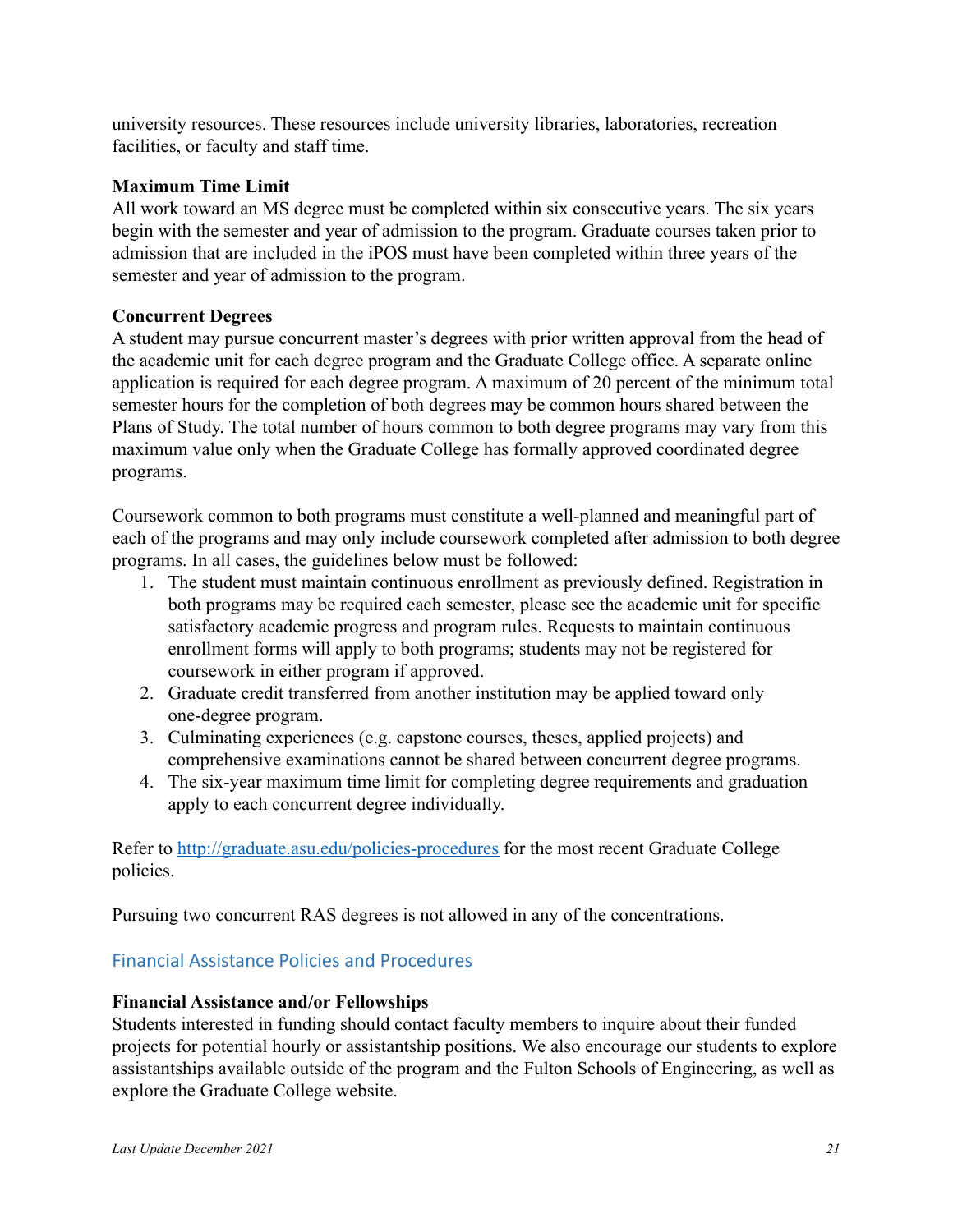#### **Requirements for Research Assistants (RA) and Teaching Assistants (TA)**

Students awarded an assistantship within the Ira A. Fulton Schools of Engineering are required to be registered for 12 credit hours (no more, no less). Audit credit hours do not count towards the 12 credit hours. Students who obtain an assistantship outside the Ira A. Fulton Schools of Engineering are required to follow the policy of the unit that hires them.

TAs and RAs are treated as residents for tuition purposes. To be eligible for tuition remission, TAs, and RAs must be employed a minimum of 10 hours per week (25 percent Full Time Equivalency {FTE}). TAs/RAs working 10-19 hours per week (25-49 percent FTE) receive a 50 percent remission of tuition for the semester or summer session of their employment. TAs/RAs working 20 hours per week (50 percent FTE) do not pay tuition during the semester or summer session of their employment. In addition, the university pays the individual's health insurance premium for those TAs and RAs working 20 hours per week (50 percent FTE). The student is responsible for fees other than tuition.

TAs are required to meet English language proficiency requirements set by the University. Those requirements can be found on the [International Teaching](https://learnenglish.asu.edu/international-teaching-assistant) Assistant website from Global Launch. Each department handles TA hiring differently. Students should reach out to the department that they would like to be hired by for more information on how to apply for a TA position.

# <span id="page-21-0"></span>**Program and University Resources**

Students are expected to become familiar with the university and the program policies and procedures and abide by the terms set forth. Information is available both online and by hardcopy upon request. Most importantly, you should visit the following websites:

- [Graduate College](http://graduate.asu.edu/) (policies and procedures section)
- [Schedule of Classes](http://www.asu.edu/catalog)
- [International Student and Scholars](https://students.asu.edu/international) Center (if applicable)
- [Robotics & Autonomous Systems program](https://ras.engineering.asu.edu/)
- [Ira A. Fulton Schools of Engineering](https://engineering.asu.edu/)

Student organizations are excellent opportunities to learn about career possibilities as many of the student groups operate in conjunction with industry professional societies … get involved today! Please visit the [Fulton Student Organizations](https://fso.engineering.asu.edu/) website for a list of student organizations.

### <span id="page-21-1"></span>Diversity, Inclusion, and Land Use Statement

Arizona State University, The Ira A. Fulton Schools of Engineering (IAFSE), and all the schools within IAFSE upholds, values, and cherishes student and faculty diversity, no matter the circumstance. As members of the ASU community, we are charged with challenging injustices and social inequities of any kind through education. These values are an integral part of our standing as an institution and must be upheld by all members of the ASU community, including but not limited to all IAFSE staff, faculty, and students. ASU is a comprehensive public research university, measured not by whom it excludes, but by whom it includes and how they succeed;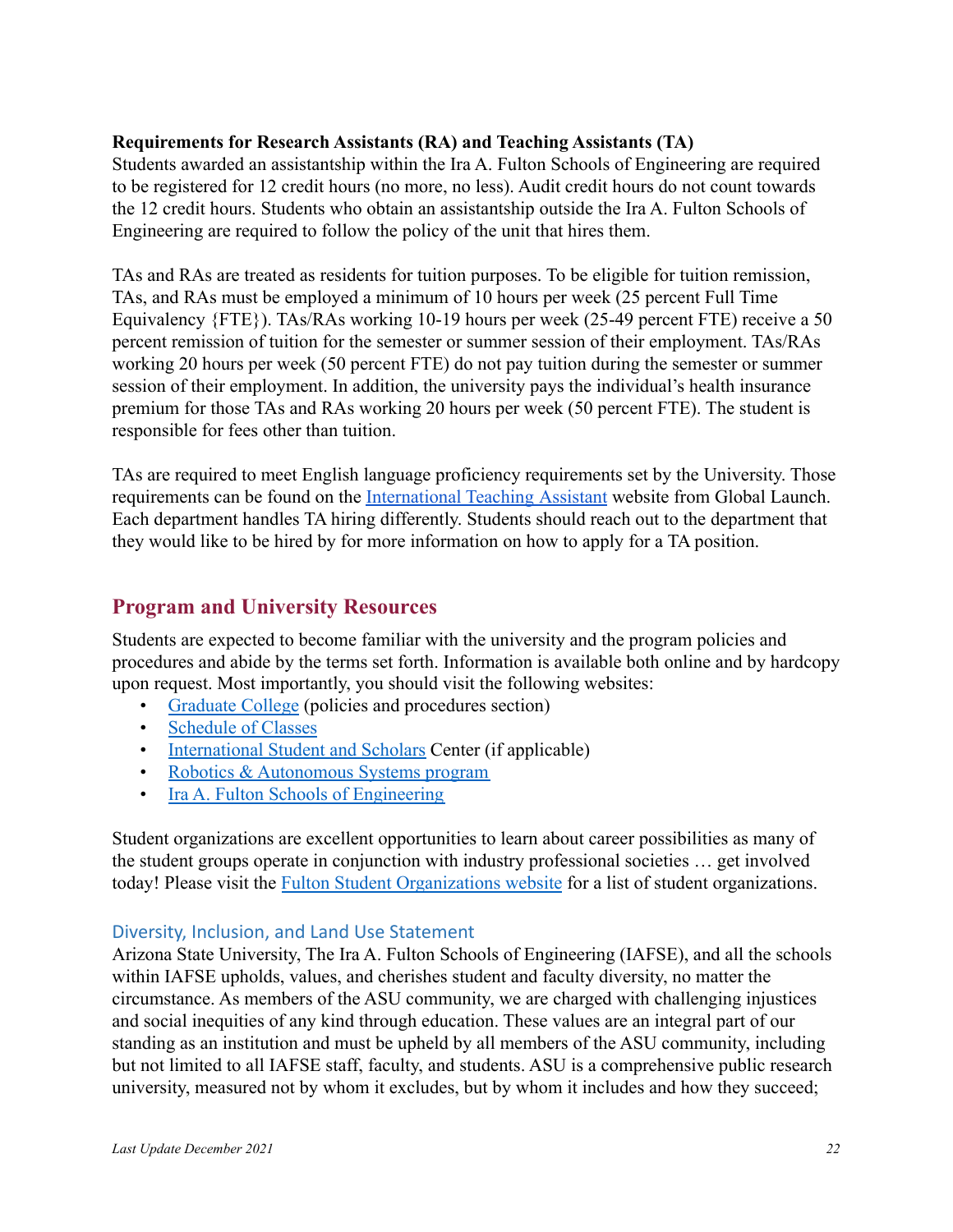advancing research and discovery of public value; and assuming fundamental responsibility for the economic, social, cultural, and overall health of the communities it serves.

#### <span id="page-22-0"></span>Title IX

ASU prohibits all forms of discrimination, harassment and retaliation. To view ASU's policy please see <https://www.asu.edu/aad/manuals/acd/acd401.html>.

Title IX protects individuals from discrimination based on sex in any educational program or activity operated by recipients of federal financial assistance. As required by Title IX, ASU does not discriminate on the basis of sex in the education programs or activities that we operate, including in admission and employment. Inquiries concerning the application of Title IX may be referred to the Title IX Coordinator or to the U.S. Department of Education, Assistant Secretary, or both. Contact titleixcoordinator@asu.edu or 480-965-0696 for more information. Office located at 1120 S. Cady Mall, INTDSB 284. For information on making a report please go t[o](http://www.asu.edu/reportit/) [www.asu.edu/reportit/.](http://www.asu.edu/reportit/)

### <span id="page-22-1"></span>Conduct and Conflict Resolution

Being part of a large university creates opportunities to learn from a diverse instructor population with different teaching styles and modalities for delivering course content. Courses are offered by a diverse set of faculty including those who are research intensive, those whose primary responsibility is teaching, and part-time faculty who are working in the field. Based on enrollment or modality of the offering, faculty may also be supported by graduate student teaching assistants and graders. This diverse higher education delivery platform may differ significantly from the high-school experience, and while it provides an opportunity to expand the student's ability to learn and develop problem-solving skills, concerns and conflicts with requirements and instructors may occasionally arise. Students with instructional concerns should review and adhere to the following guidelines for attempting to resolve their issues. First and foremost, keep in mind that the faculty and advising staff are experienced, dedicated educators that are here to help you achieve your educational goals but at the same time they have a responsibility to ensure standards are maintained and student outcomes are achieved before graduation. The university culture recognizes the value of diversity in multiple dimensions as well as the presumption of expertise and academic freedom of the faculty.

### **Communicate with your Instructor**

If you have a difference of opinion with your instructor or teaching assistant (TA) or have concerns about technical or administrative aspects of the course, visit the instructor or TA during office hours or contact them via email (if you cannot visit them during the office hours). Express your concerns clearly and respectfully and ask for help. Be sure to provide succinct information about what you have trouble understanding in the course or your concern. Instructors and TAs are here to help. Please remember that you are responsible for pre-requisite knowledge/skills required for a course and regularly studying the material taught in the course. The teaching staff may not be able to help you with your problem if you lack in the pre-requisite knowledge/skills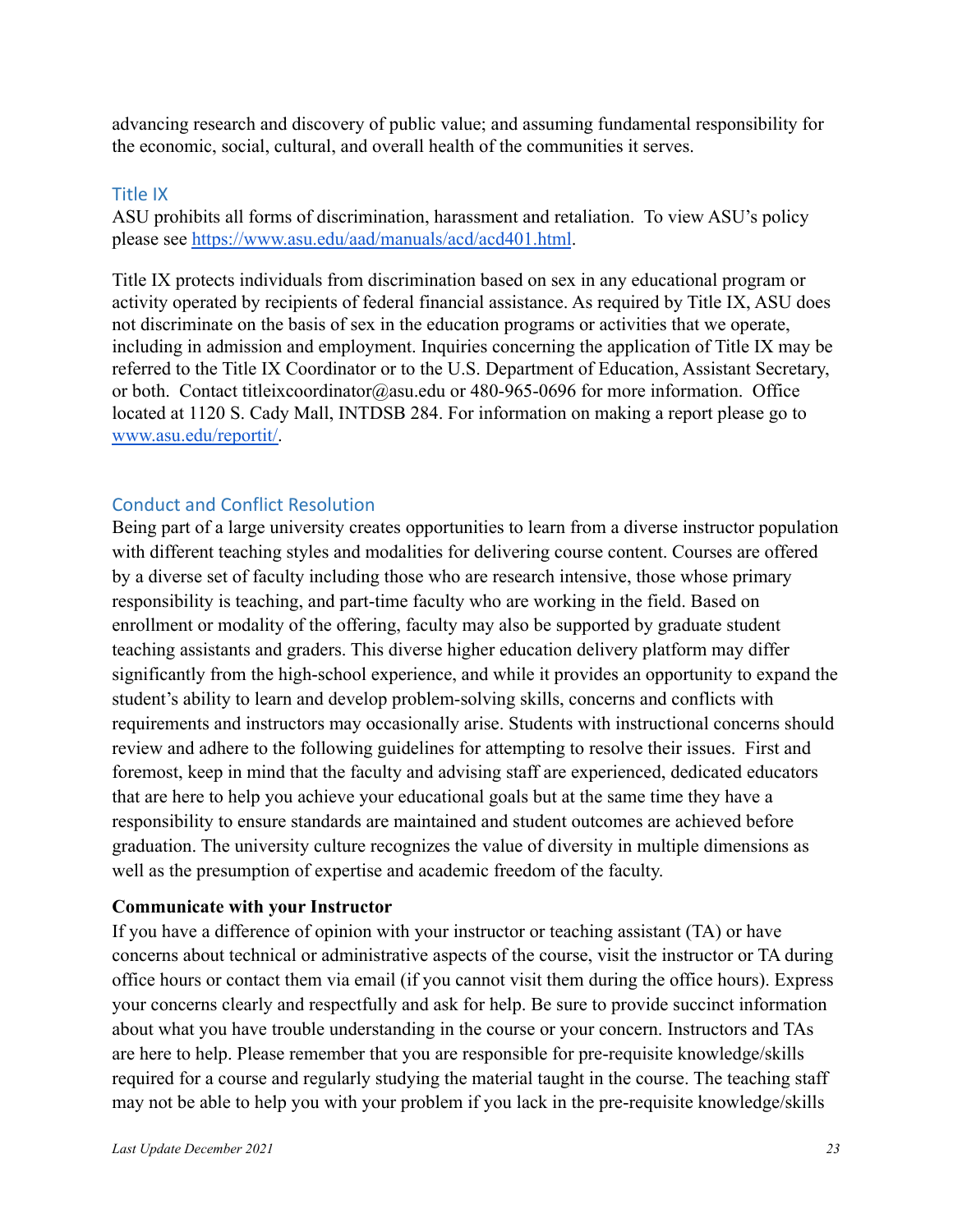or have not been keeping up with the course material. As a guideline, you should be spending three hours studying every week for each hour of course credit. Thus, you should schedule 8-10 hours of time each week to devote to each 3-credit course. In addition, make sure to resolve the issues as soon as they occur and maintain all documentation. For example, if the assignment instructions are not clear, get the clarification on the day the assignment is assigned and do not wait until the deadline of the assignment.

If, after communicating with your instructor or TA, you are still having problems in the course, connect with your academic advisor to understand your options moving forward.

### **Connect with your Graduate Program Chair**

If you are unable to resolve the concern after initial contact with the instructor or the TA, and you have met with your academic advisor, you should then connect with the Computer Engineering Program Chair (or the department offering the course). The Graduate Program Chair will confer with the instructor and/or TA to better understand the concern and try to resolve the problem. Please note that before meeting with the Graduate Program Chair you should have made a reasonable effort to meet with the course instructor (not just the TA) and get the issue resolved. When contacting the Graduate Program Chair provides all the relevant details such as the course syllabus, assignment handout, email exchange with the instructor, etc. so that the Graduate Program Chair can promptly act on your concerns. Please be brief and precise in the description of your concerns. In some cases, the Graduate Program Chair would like to meet you. When coming for the meeting, please bring along all the relevant documents.

If the instructional concern is not resolved with the Graduate Program Chair or the department offering the course, contact the Associate Dean of Academic Affairs office for the college offering the course for assistance.

### **Remain Focused**

When faced with instructional concerns, it is important to remain focused on the rest of the course while addressing specific areas that are under review. Be sure to stay connected with your academic advisor if there are any changes in your situation.

NOTE:

- Misrepresentation of facts or disrespectful behavior when confronting your instructor or teaching assistant is considered an academic integrity violation.
- Maintain all documentation.
- Act proactively and promptly.

In Summary, Guidelines for Avoiding Problems

- Be sure you have the necessary prerequisite knowledge before starting a course;
- Attend class and on-line exercises regularly;
- Devote time each week to studying to avoid getting behind;